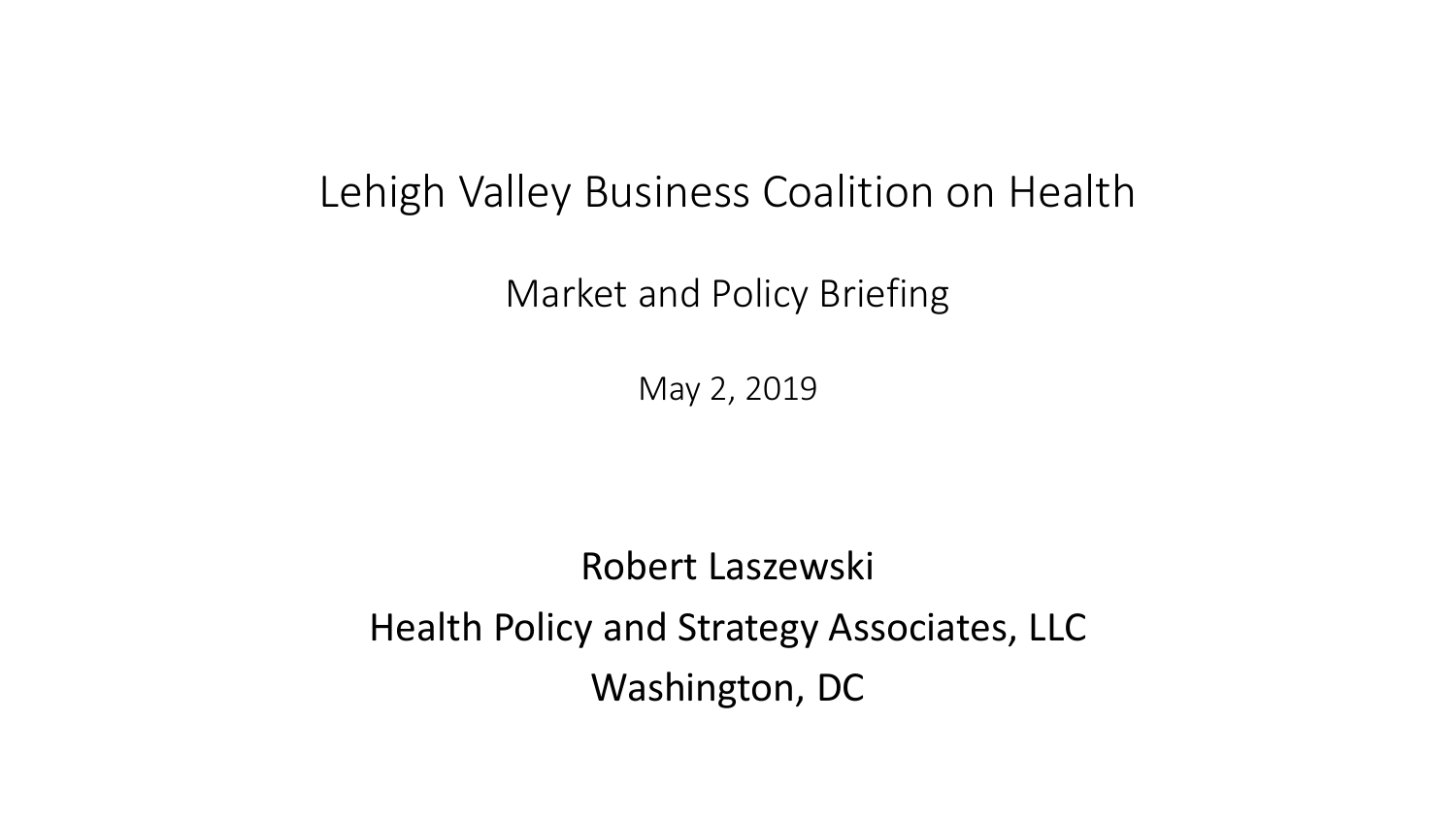The Texas Court Ruling on the Affordable Care Act

- In mid-December, a single federal judge found the entire law unconstitutional.
- He was responding to a suit filed originally by 20 Red states arguing that the repeal of the individual mandate tax entirely undercuts all of the law based upon an earlier Supreme Court ruling citing the mandate's tax as the constitutional basis of the mandate.
- Since the mandate cannot be severed from the rest of the law, they argue and the judge agreed, the entire law is now unconstitutional.
- So far HHS has said it will be business as usual for the entire law pending the appeals.
- Most legal experts, conservative and liberal, I am aware of don't believe the red states will prevail with their case.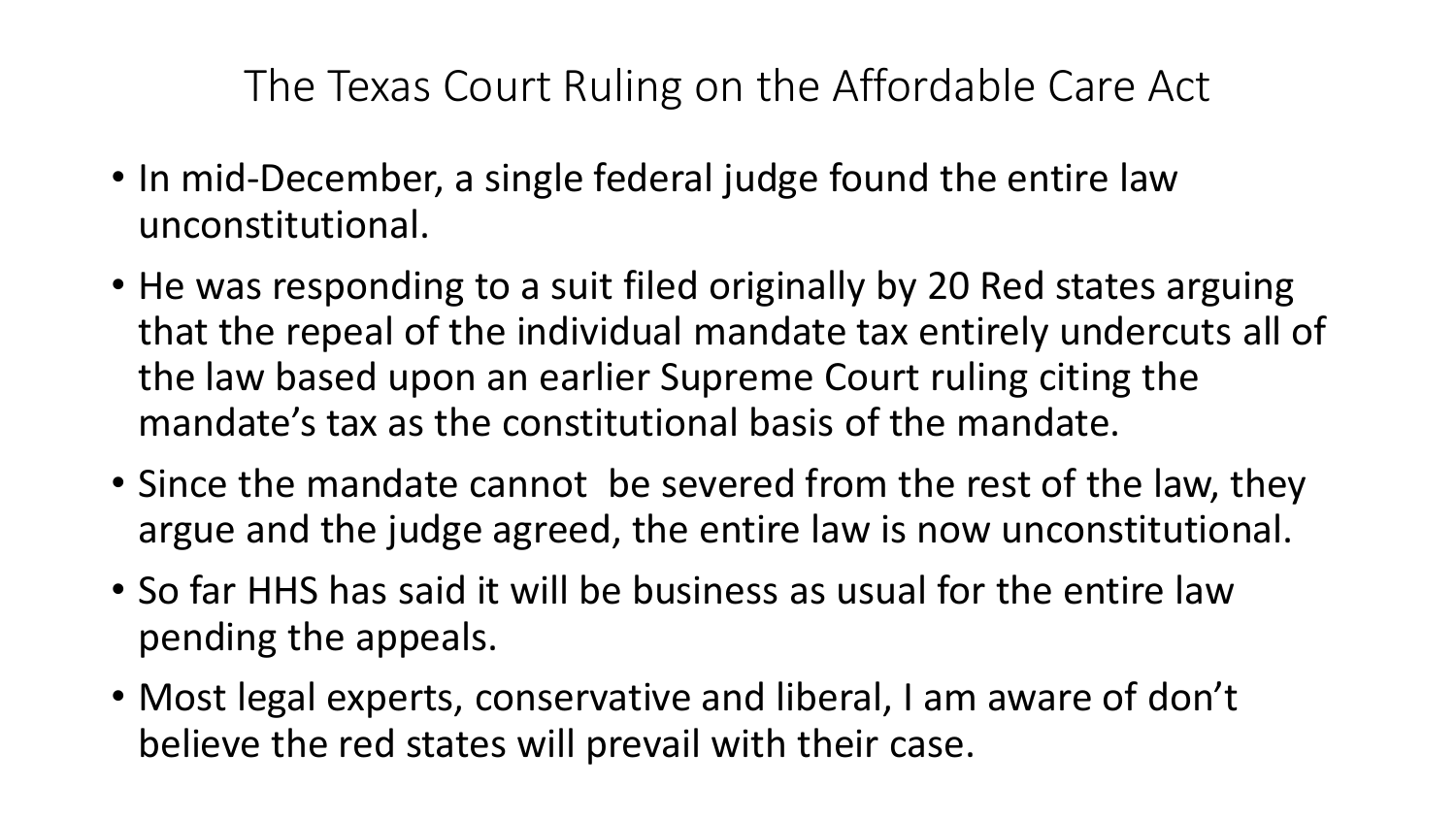The Texas Court Ruling…

- However, the case will next go to the Fifth Circuit Court of Appeals one of the most conservative—whose judges could well agree with the first judge.
- Then it would be off to the Supreme Court.
- Both the Appeals Court and the Supreme Court could also rule the repeal of the mandate only impacts the individual insurance provisions of the law and not all of the rest (severability); including the Medicaid expansion, ACOs, the various ACA taxes, the hospital and drug payment cuts that were part of paying for it, and the rest.
- This process will take at least another year—the Supreme Court would likely not take it up until the next term starting in October and just keeps the cloud of uncertainty hanging over Obamacare.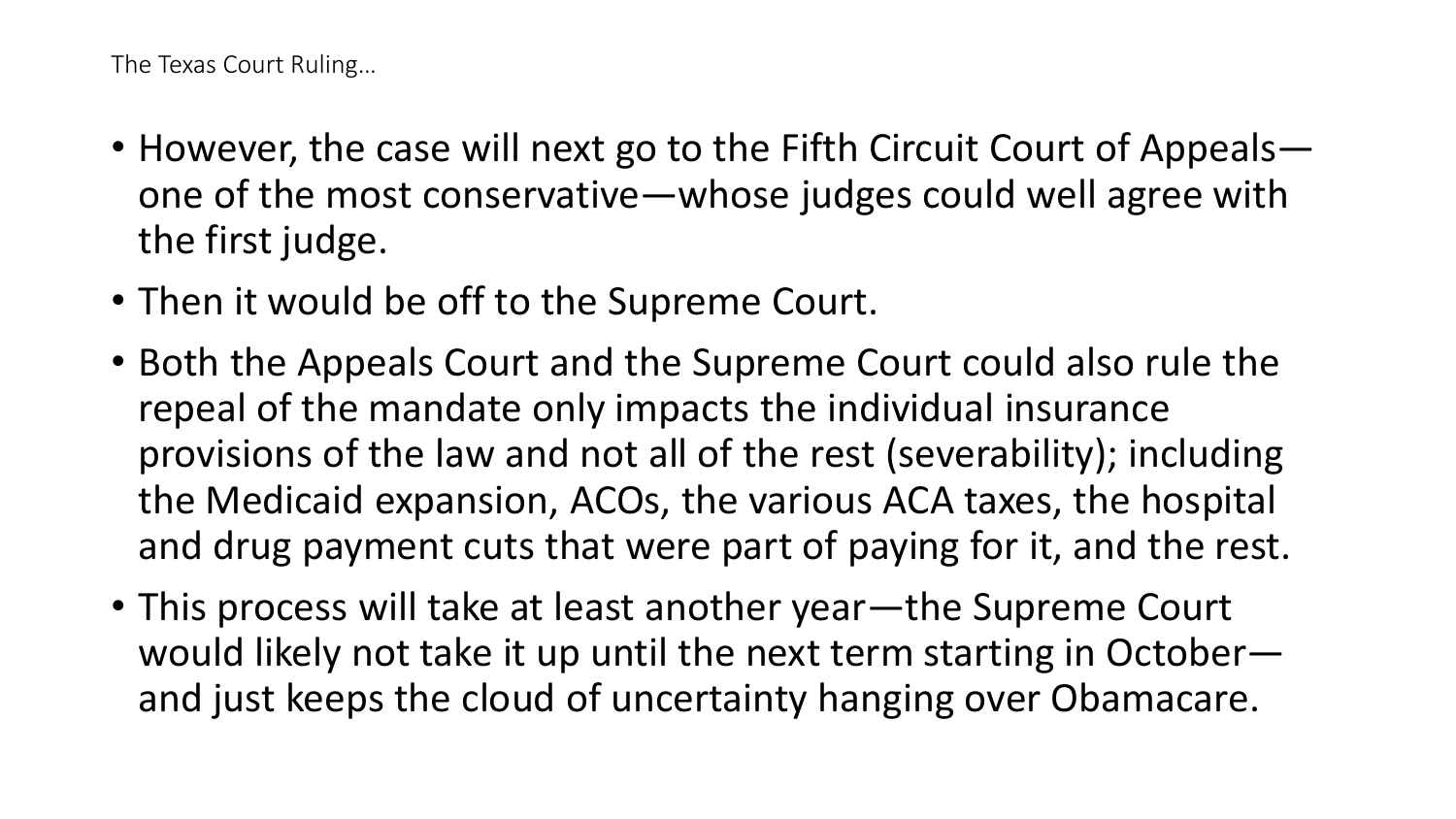The Texas Court Ruling…

- In late March, the Trump administration announced it would support the twenty Red states in seeking the overturning of the entire law they had previously said they supported only the overturning of the law's pre-existing conditions reforms and benefit mandates.
- The administration's latest announcement would invalidate premium subsidies, Medicaid, Medicare pilot projects…
- The administration reached this decision over the objections of HHS Secretary Azar, Attorney General Barr, and the Republican Congressional leadership.
- The announcement led Trump to call for a new Republican alternative to Obamacare.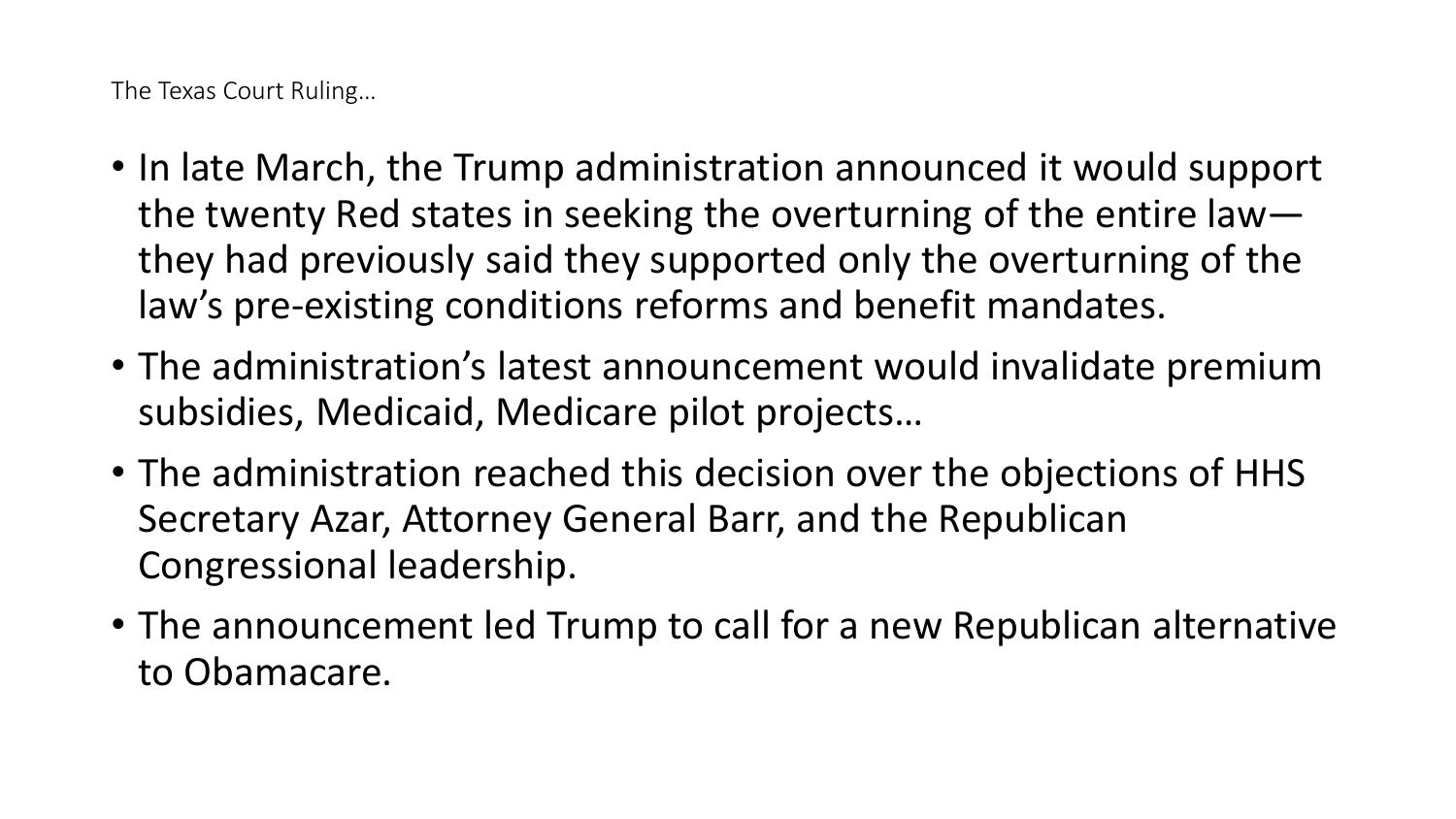The Texas Court Ruling…

- Trump named Republican Senators John Barrasso (R-WY), Rick Scott (R-FL), and Bill Cassidy (R-LA) as the point people to develop the new Republican health plan.
- Then Trump admitted Republicans could pass a plan until they regained control of the government—after the 2020 elections.
- At the end of March, in a 43-page ruling, U .S. District Judge John D. Bates of the District of Columbia blocked the rules for small business Association Health Plans, which allow them to join forces to offer less comprehensive plans that don't comply with all the ACA requirements on individual market plans.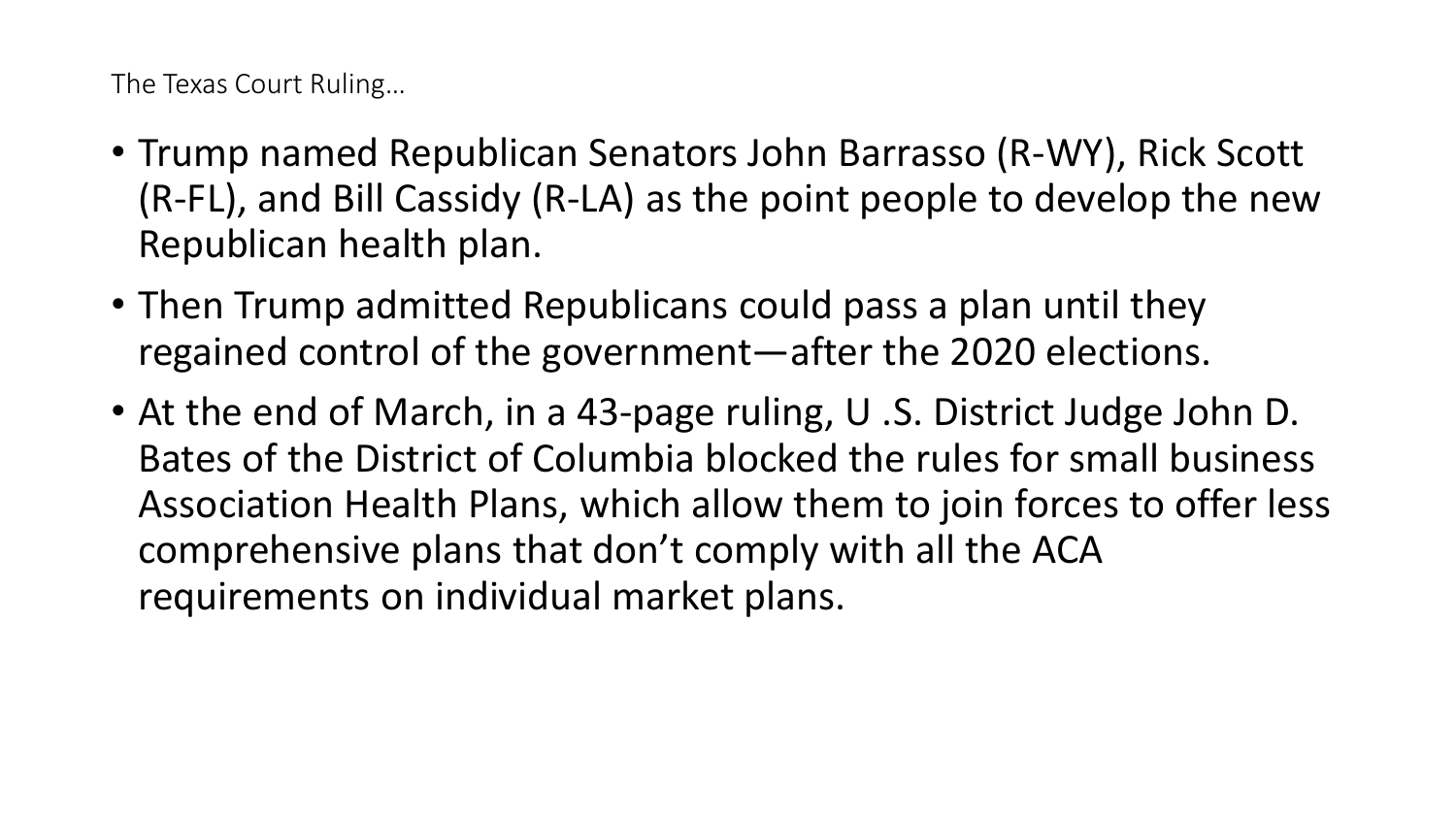What Might a Trump/Republican Health Plan Look Like?

- Graham/Cassidy 2017 Bill Would have taken Obamacare's Medicaid and insurance subsidy money, reduced it, then sent it to the states in the form of a block grants that would have given states wide flexibility to develop their own plans.
- Graham/Cassidy would have theoretically allowed states to charge sick people more, the distribution formula could have hurt Medicaid expansion states more, and would have put a cap on how fast block grants could grow.
- Trump's current budget also proposes using state block grants to replace Obamacare funding but with even less growth than Graham/Cassidy.
- Trump's latest budget was vague on insurance protections but set aside 10% of funds for people with pre-existing conditions (risk pools?).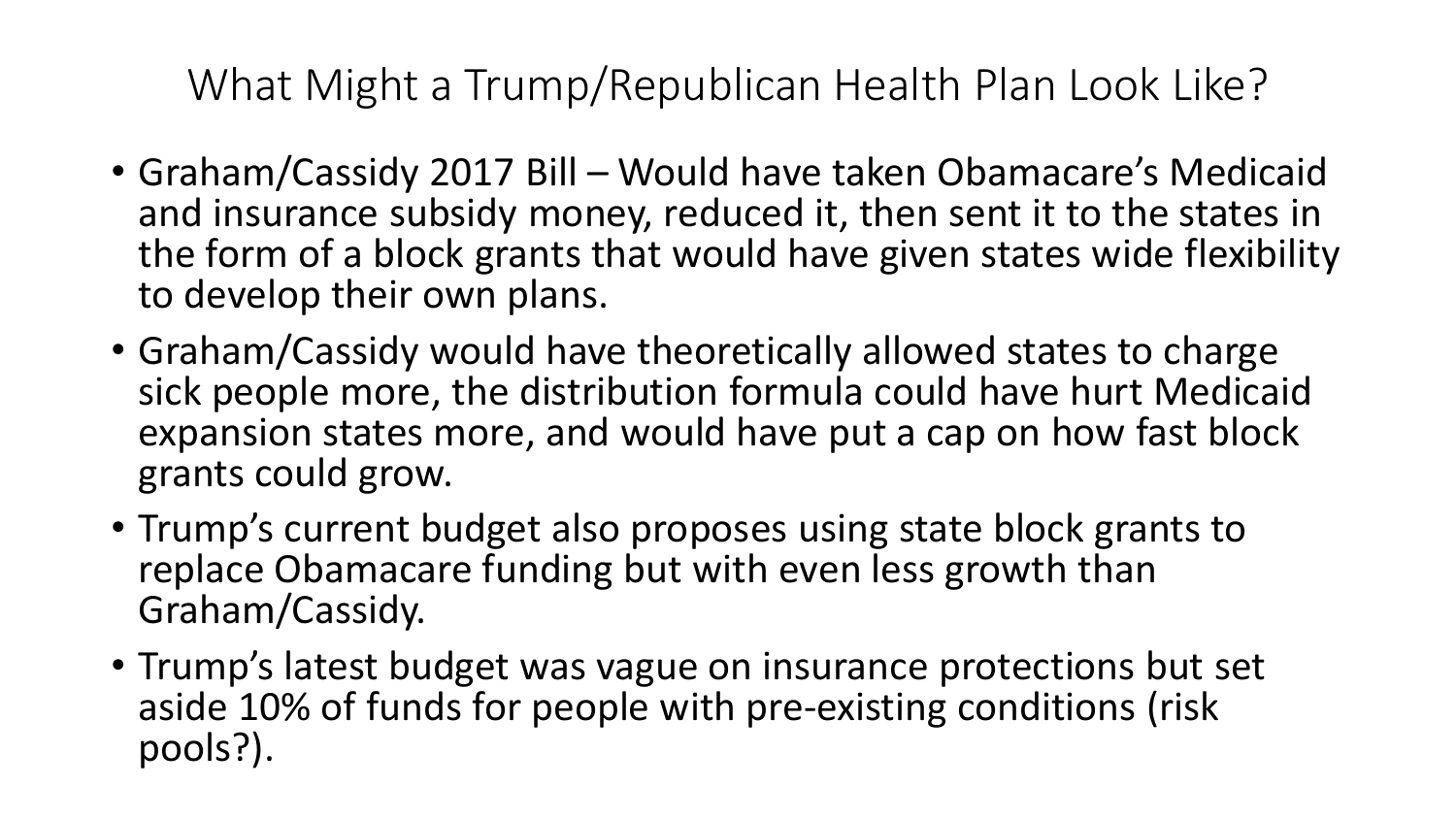- The conservative think tank, Heritage Foundation, has a plan that also provides state block grants to enable them to craft their own plan.
- Heritage leaves the legacy Medicaid program as it is.
- Heritage differs from Graham/Cassidy by requiring any government subsidized plans offer consumers at least one private health insurance plan.
- Heritage doesn't provide a state block grant allocation formula or indicate how quickly the caps would grow.
- Heritage encourages states to create high risk pools as well as discounts for younger consumers, and stripped down less costly plans to encourage more sign-ups in the private market.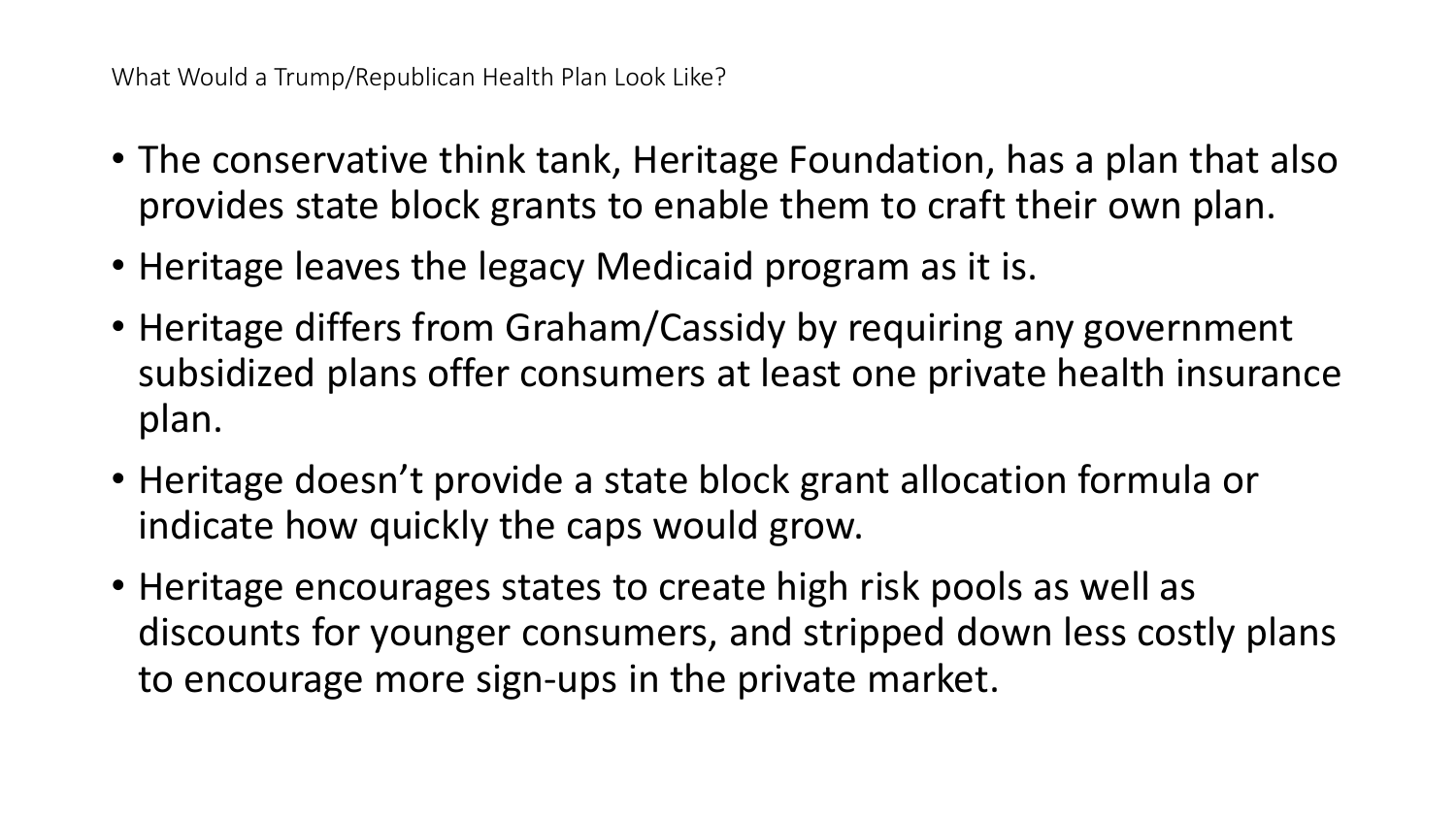# The 2019 Agenda

- Driven by Pelosi in the House and Trump's HHS regulations.
- Focus on incremental steps—drug pricing, surprise billing, and Obamacare taxes.
- A number of big and bigger health care bills offered by Democrats in the House and Senate that go nowhere until Democrats can control the government.
- The Trump administration will also continue their aggressiveness on the regulatory front—now looking at funneling ACA premium subsidies into HSAs to pay for premiums and out-of-pocket spending (they earlier proposed more state flexibility to do this) and allowing high deductible HSA plans to cover insulin as a preventive service.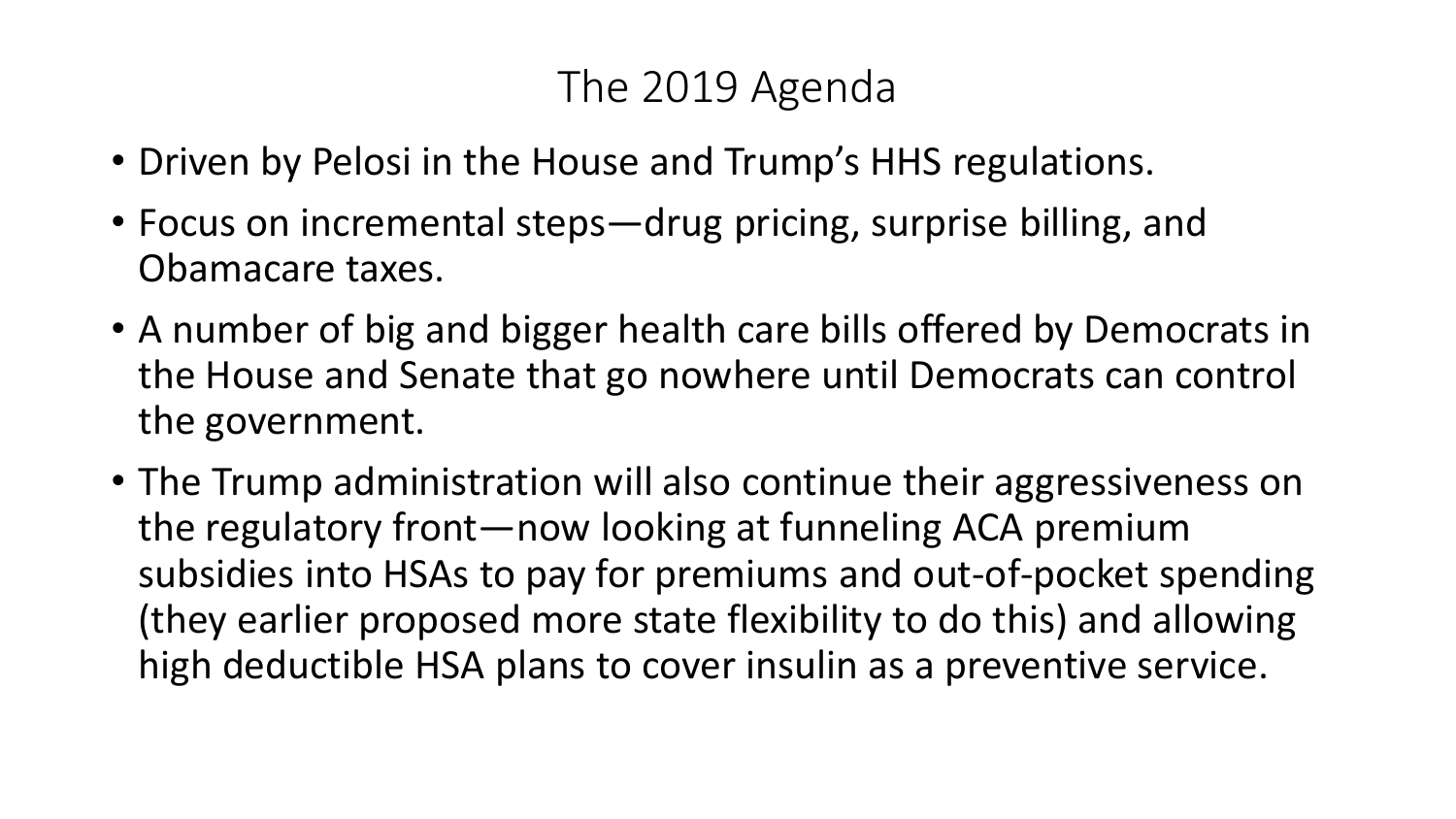# House Democratic Leadership Proposals to Bolster Insurance Exchanges

- Expand insurance subsidies to middle class—end 400% of FPL cliff and reduce the maximum individual cost percentage from 9.86% to 8.5%.
- Codify the essential health benefits and standardized cost sharing.
- End the family glitch—the family cost, not the individual cost, would be used to calculate family cost in order to be eligible for subsidies.
- Undoing "sabotage"—prohibit association and short-term plans, \$500 million for navigators, outreach, consumer assistance, and state efforts to promote enrollment.
- Provide \$200 million for states to establish state-based marketplaces.
- Provide \$10 billion in annual funding for state reinsurance programs or reduce out-of-pocket costs.
- Leaves Trump cuts to cost sharing reduction subsidies in place because that turned out to make subsidies more generous.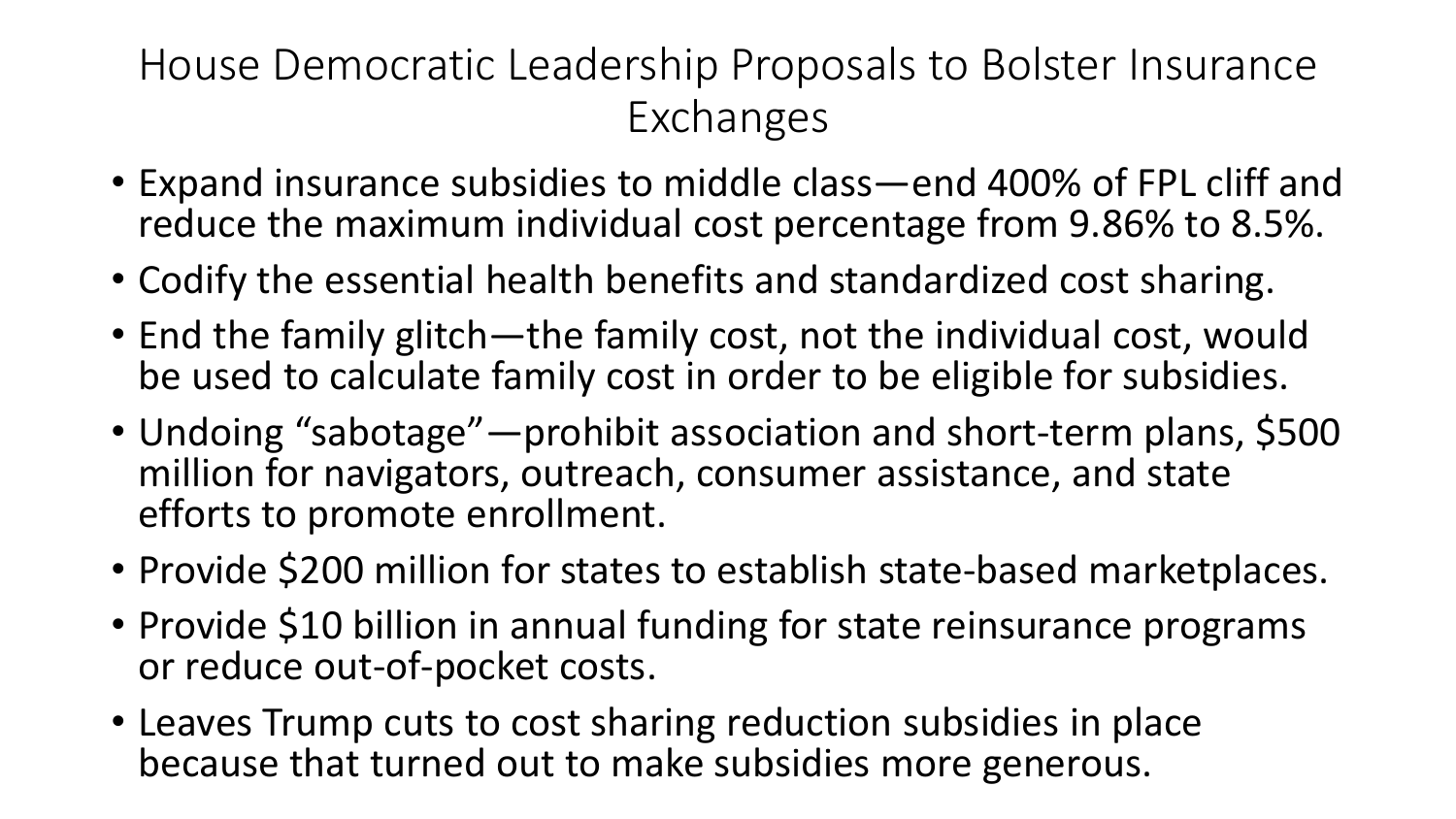# Incremental Drug Pricing Proposals

- The Creates Act Bipartisan legislation that would make it easier for generic companies to get hold of the large quantity of patented medicine they need to create generic alternatives.
- Banning "Pay for Delay" In which a drug company pays a generic manufacturer not to produce a generic.
- Restricting "Evergreening" The practice of extending patent protection for a particular drug by tweaking the drug and thereby pushing out the patent expiration.
- Trump administration's reference-based pricing proposed demonstration plan for half the country using an international market basket for Part B drug payments.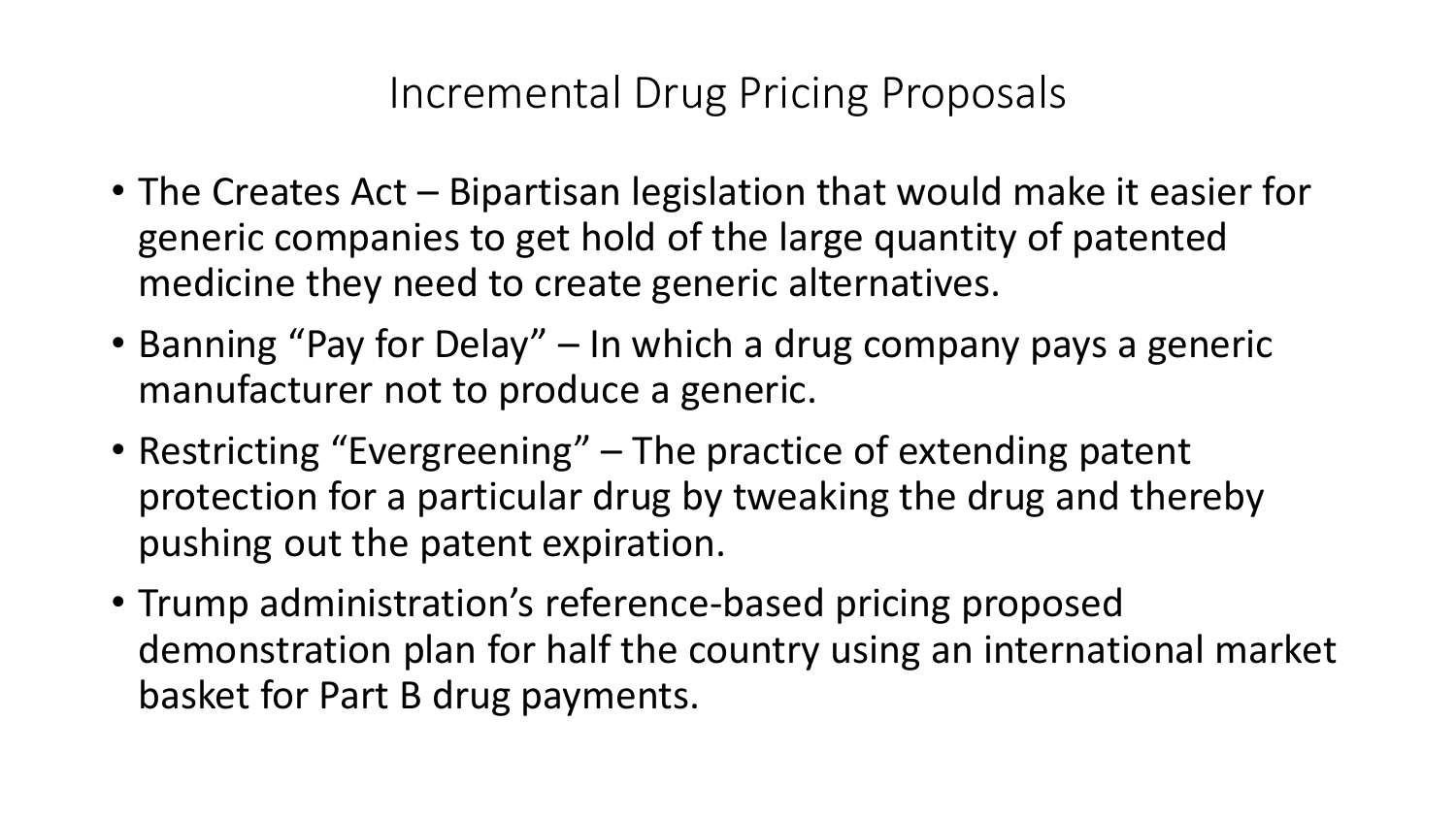# Ending Drug Rebates?

- The Trump administration has proposed ending rebates for government-sponsored Medicare and Medicaid plans.
- Some have argued the current rebate system gives drug companies the incentive to dramatically increase pre-rebate list prices.
- Drug rebates generally spread price discounts across the entire covered population but leave high prices in place for individual consumers that end up paying a bigger copay as a percentage of the higher list price.
- Ending drug rebates would generally increase private plan insurance prices and taxpayer costs for Medicare and Medicaid.
- But, ending rebates would generally decrease costs for consumers who need to buy high cost drugs because they would benefit from lower per prescription prices—many patients pay a percentage of list prices rather than the price net of rebates.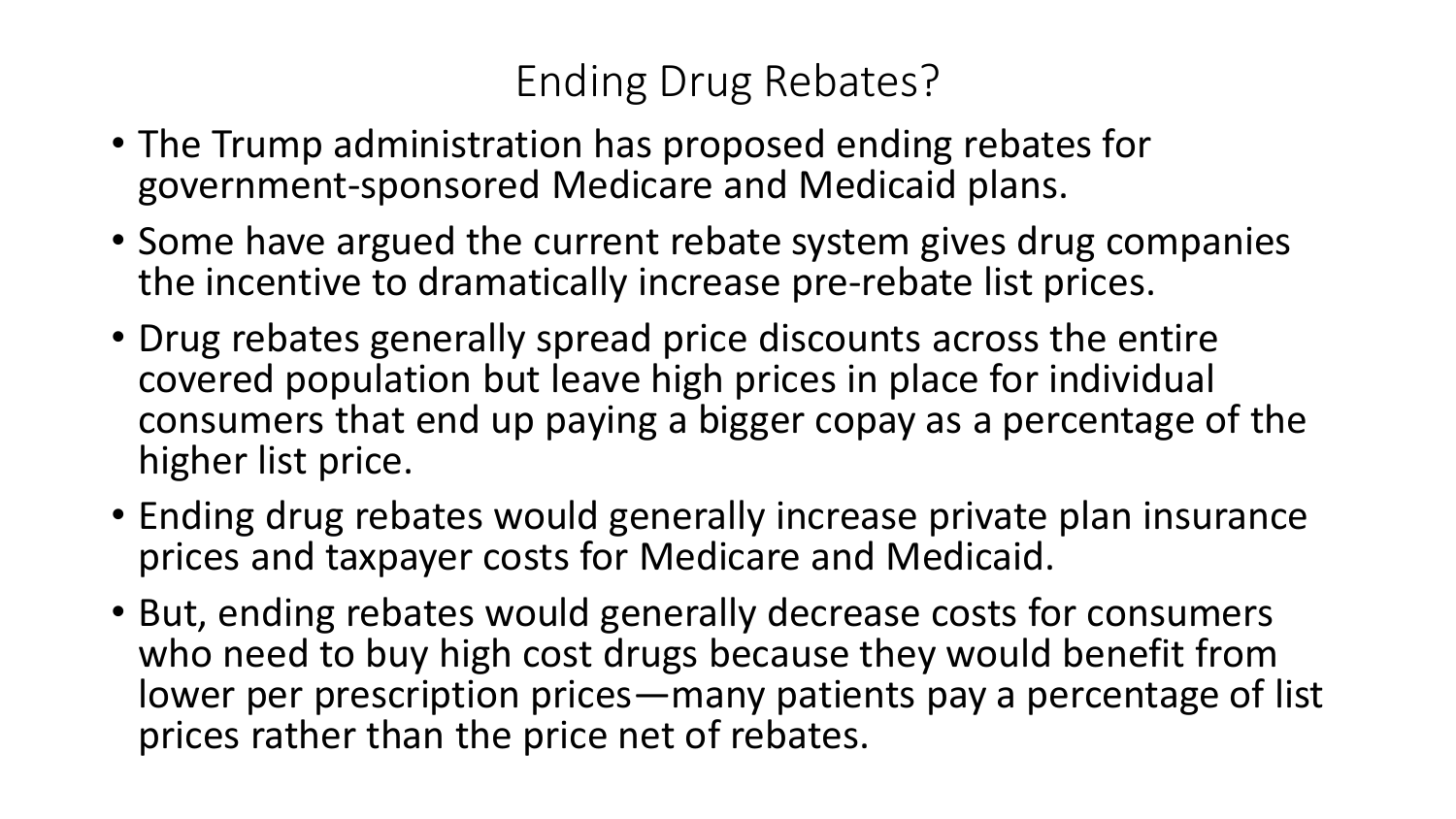#### Rebates Have Become a Bigger and Bigger Part of Drug Prices Health Affairs, March 2019

**Exhibit 2: Manufacturer Rebates As A Percentage Of Medicare Part D Spending** 

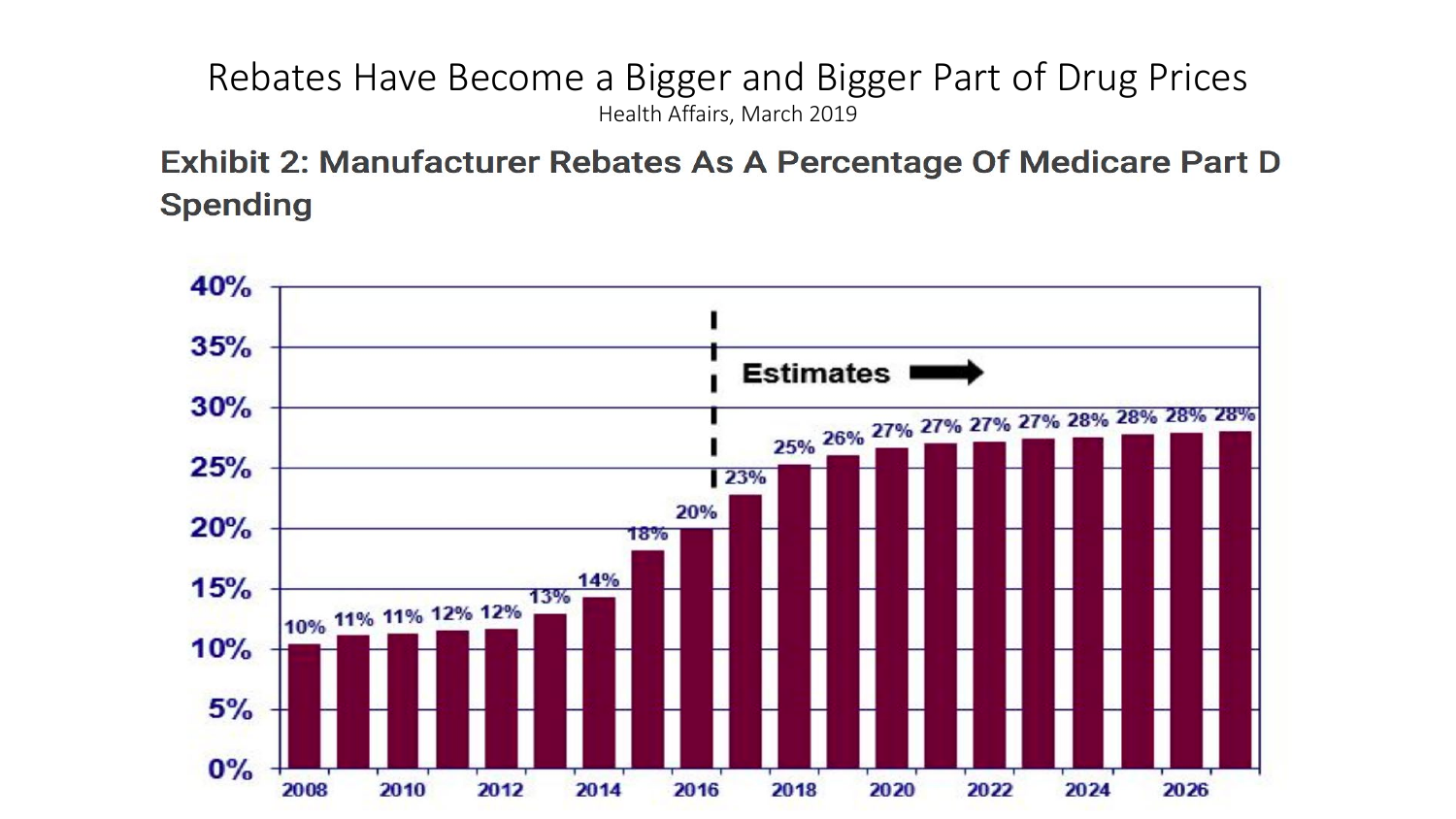#### Percentage of employers with consumer rebate pass-through programs



Note: Figures do not equal 100 due to rounding. Source: National Business Group on Health survey of 170 large employers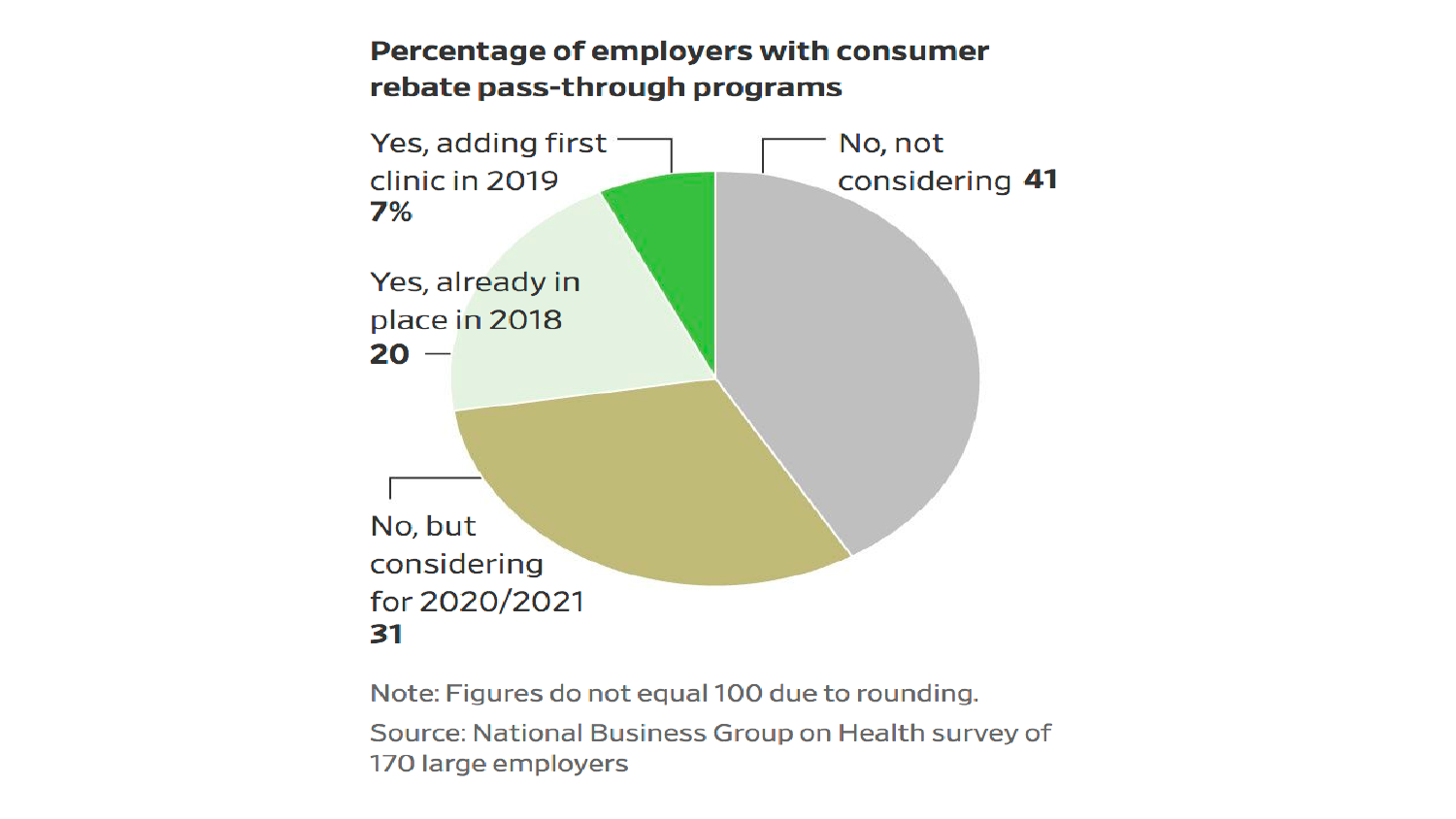How Employers and Insurers Are Handling Drug Rebates…

- United (OptumRx) will require new employer clients (insured and selfinsured) to pass on rebates to consumers.
- Last year United had required the rebates to be passed through on their insured plans.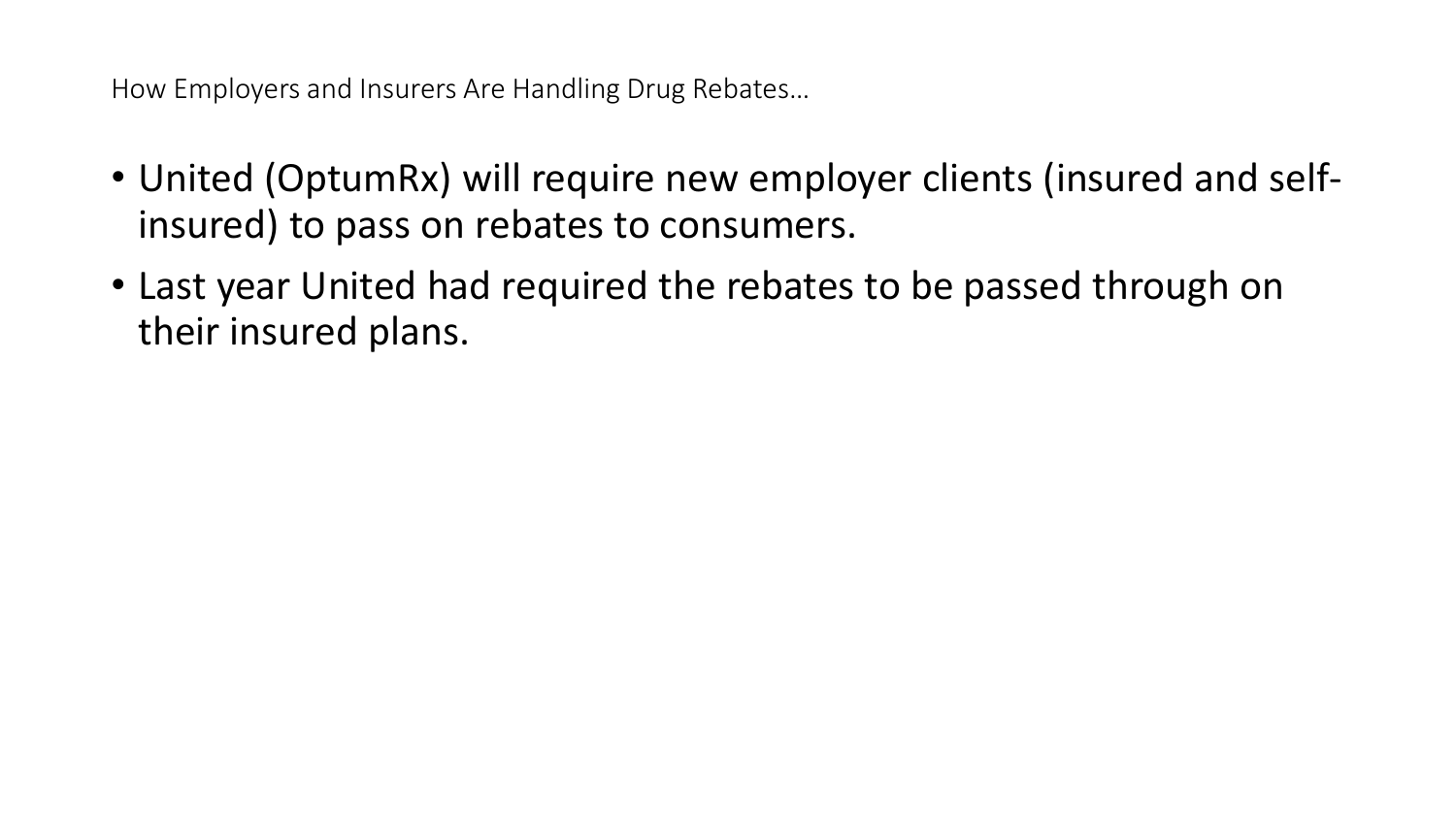# Binding Arbitration to Set Drug Prices?

- Several members of the Medicare Payment Advisory Commission are suggesting that Medicare drug prices should be subject to binding arbitration.
- A neutral arbitrator would be selected by a non-partisan agency.
- The process would begin for drugs launched with excessive prices and/or limited competition.
- The drug maker would be required to comply with the outcome of arbitration.
- The panel is also discussing reference-based pricing where the payer sets a maximum price for a class of drugs often based upon the lowest cost player in the class—similar to the recent Trump administration proposal using an international reference price.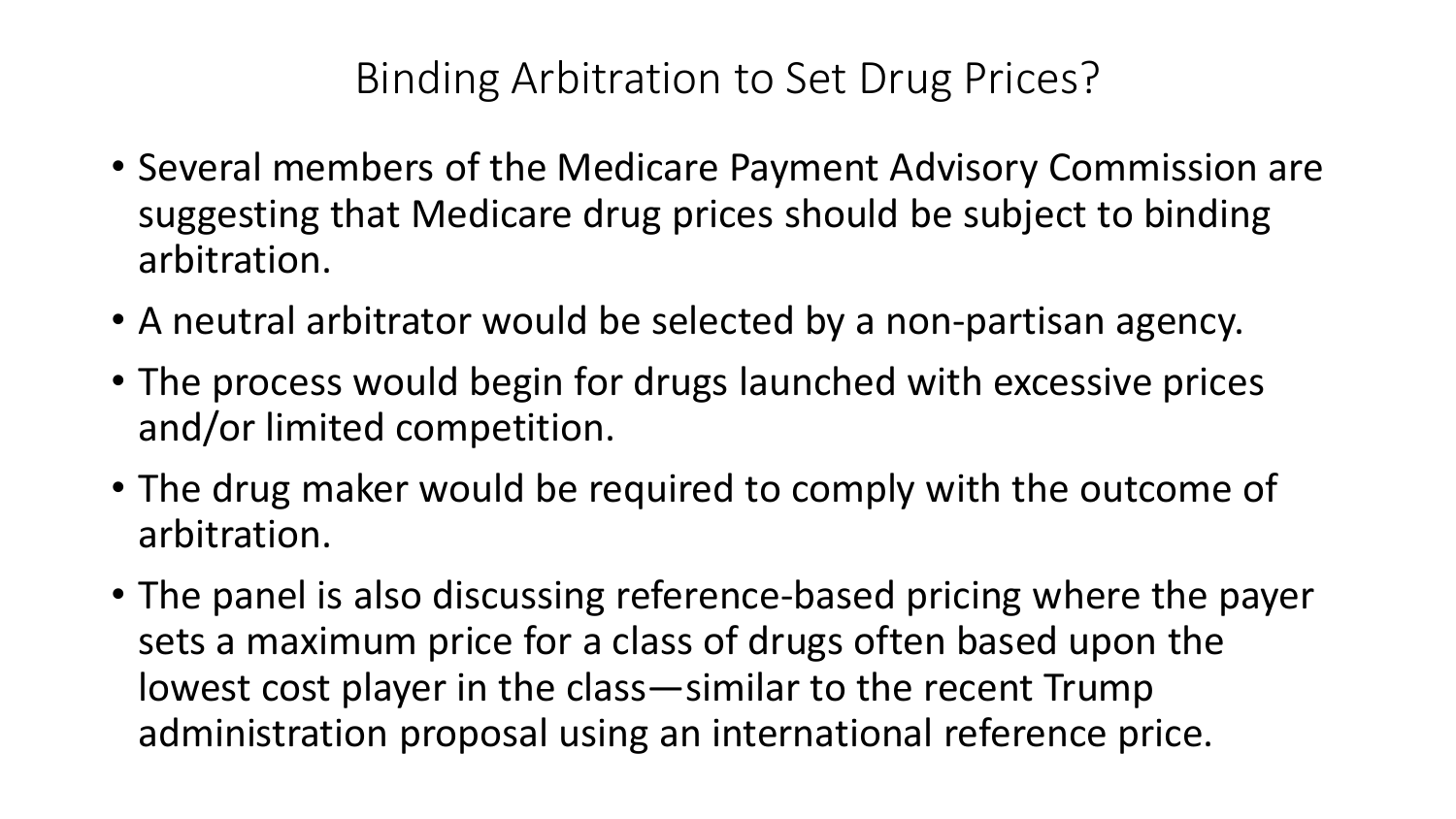# Health Industry Agenda

- Drug companies want a rollback of the 2018 legislation reducing the branded Part D donut hole to 25% in 2019 and drug companies' share of costs going from 50% to 70%—Lily has said if not rolled back it could cost the industry \$200 billion in revenue in 2019.
- Generic companies would like to see the Creates Act passed—which makes it possible for generic companies to sue branded companies who stall generics coming to market by withholding samples for testing.
- Medical device companies want to get rid of Obamacare's 2.3% medical device tax that will restart in 2020—worth \$20 billion over ten years.
- Repeal or delay the health insurance (HIT) tax on insurers—set to reapply in 2020 at \$16 billion each year.
- Permanently eliminate the "Cadillac" tax on high cost employer plans—set to apply in 2022. CBO originally estimated its value as \$87 billion in revenue between 2018 and 2025.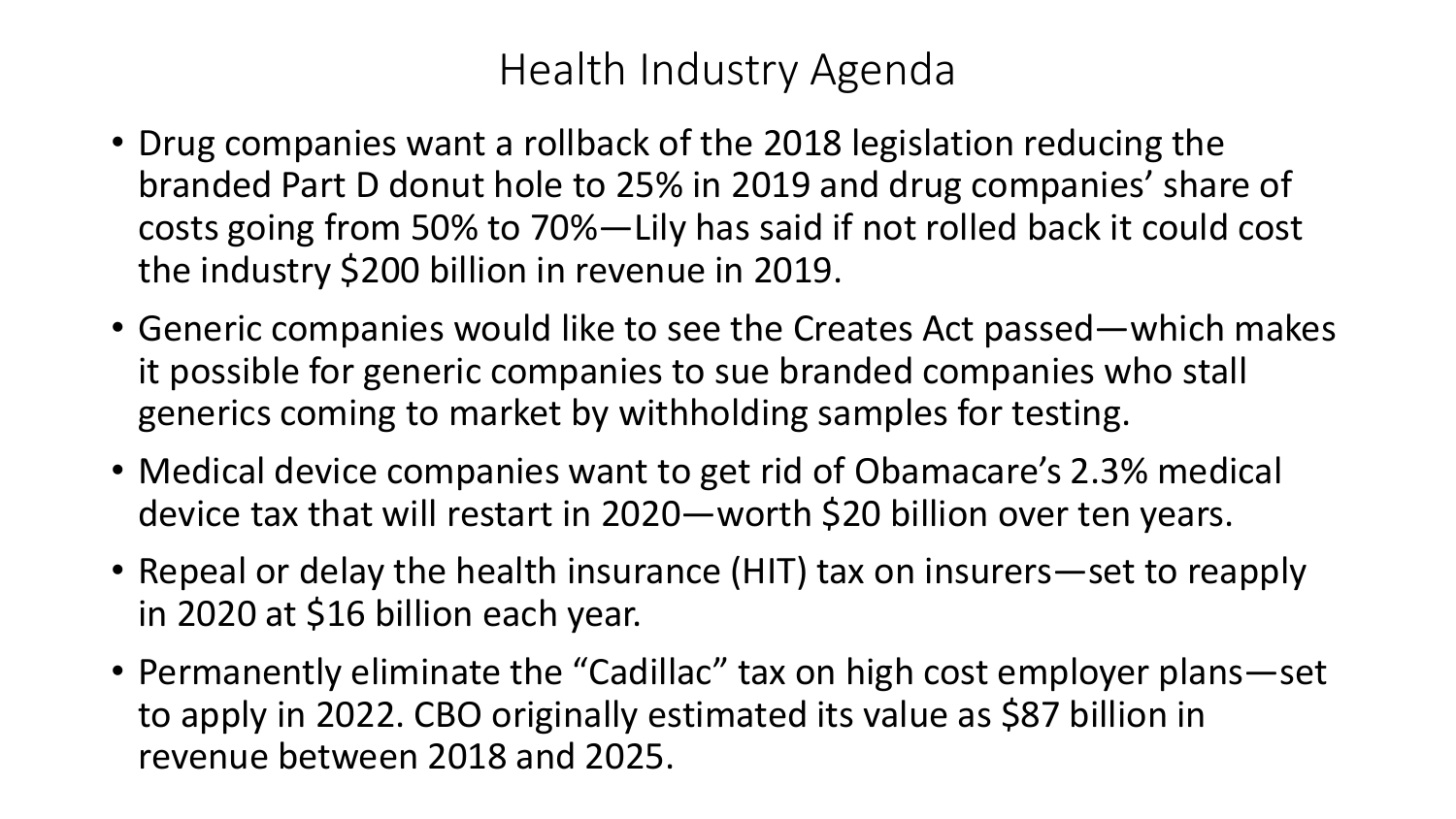# Blues Propose Steps to Stabilize Obamacare Exchanges

- Boost subsidies to entice younger people to sign-up—subsidies would not only be based upon where the person's income is in relation to the federal poverty level but also on age with younger people seeing an increase in subsidy eligibility.
- Create an enhanced reinsurance program to offset high claims costs.
- Resume cost-sharing reduction payments to insurers.
- Further delay the health insurance tax (HIT) which is now scheduled to come back in 2020.
- Increase enrollment spending by \$160 million in both the state and federal exchanges.
- Oliver Wyman has estimated that the proposal would reduce premiums by an average of 33% and provide coverage for an additional 4.2 million people.
- The proposal is estimated to cost \$10 billion a year.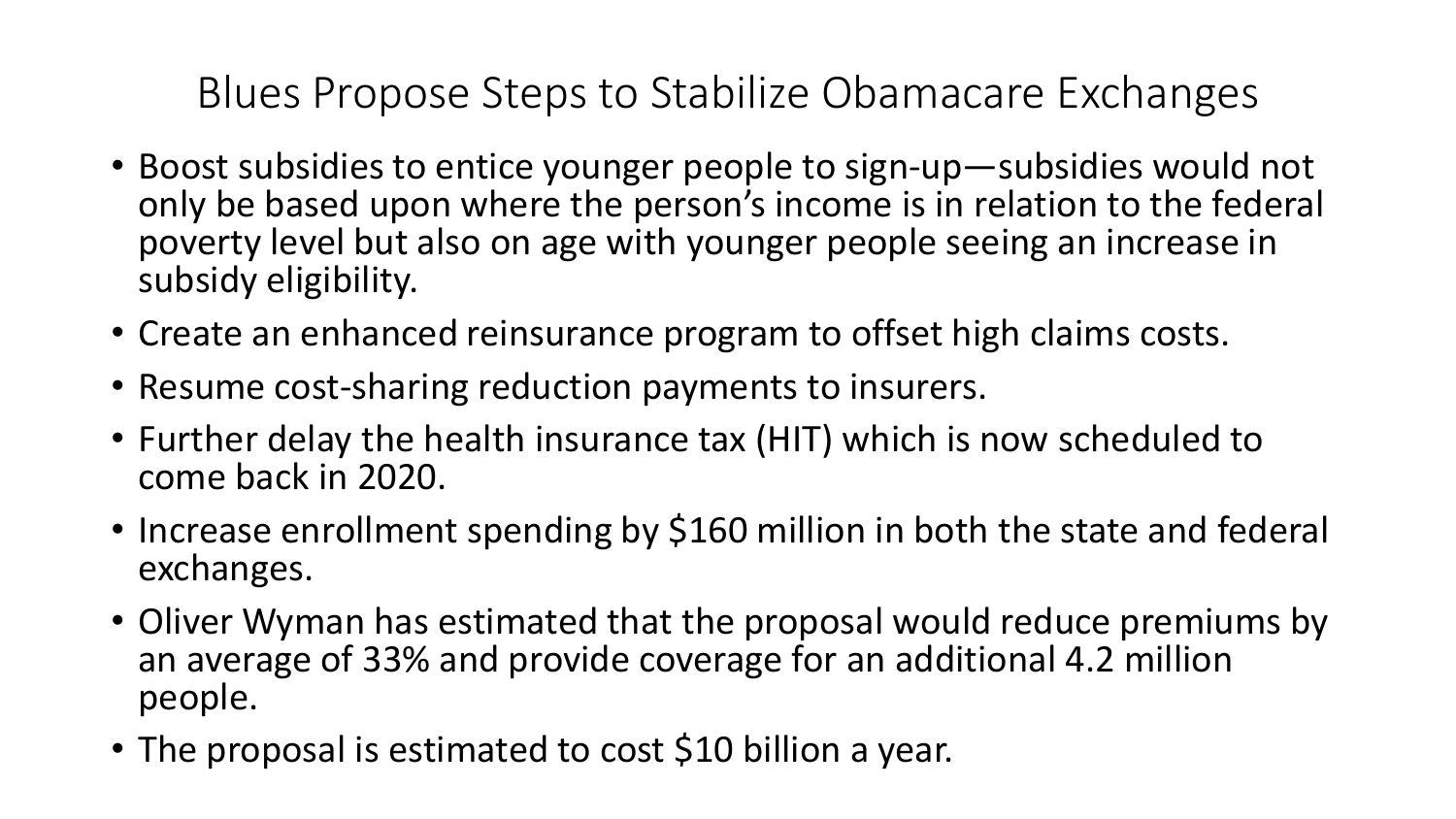Trump Administration Considering Requiring Providers to Disclose Rates Negotiated With Insurers

- The Trump administration is considering requiring providers to disclose the rates they negotiate with payers/insurers.
- Now, these negotiated payment schemes are considered trade secrets and provider contracts bound by confidentiality agreements.
- Do patients have the right to see price comparisons before obtaining care?
- Under the current system, payers and policymakers are unable to determine just which providers are doing the most to drive high costs.
- Rates could be posted on websites open to patients/consumers.
- A way to make the market work for consumers?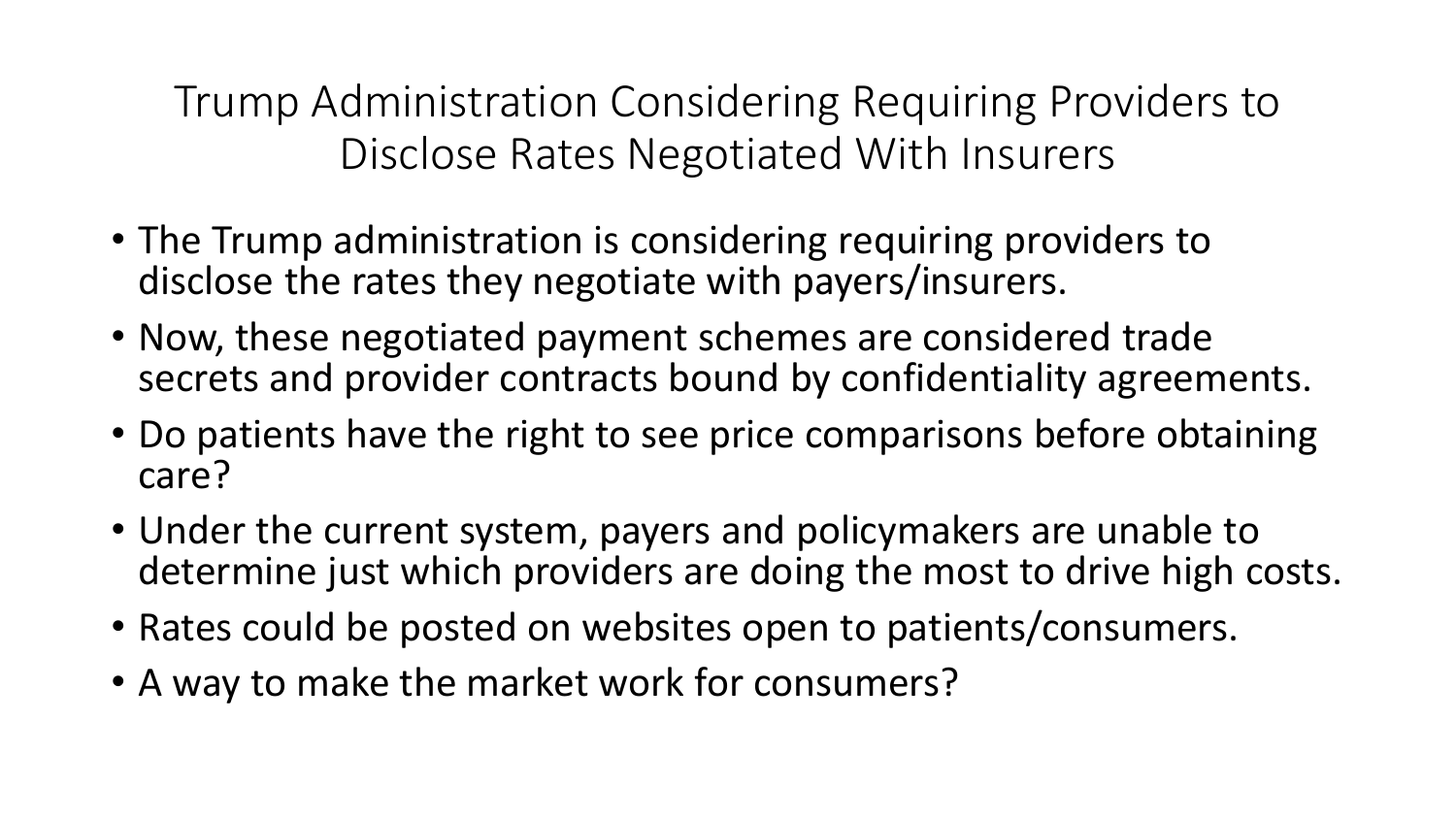Trump Administration to Require Providers to Disclose Rates Negotiated With Insurers?

- HHS official: "Our interest is how can we empower the American public to shop for their care and control it…You can't shop if you don't know what the prices are."
- *WSJ*: "Insurers might demand the same hospital discounts won by competitors, while some hospital systems might push for payment rates that match their crosstown rivals. If doctors' negotiated rates become public, other doctors could lower their prices to try to lure patients away."
- American Medical Association: "Disclosing negotiated rates between insurers and hospitals could undermine the choices available in the private market."
- Would disclosure violate antitrust or contract law or proprietary information?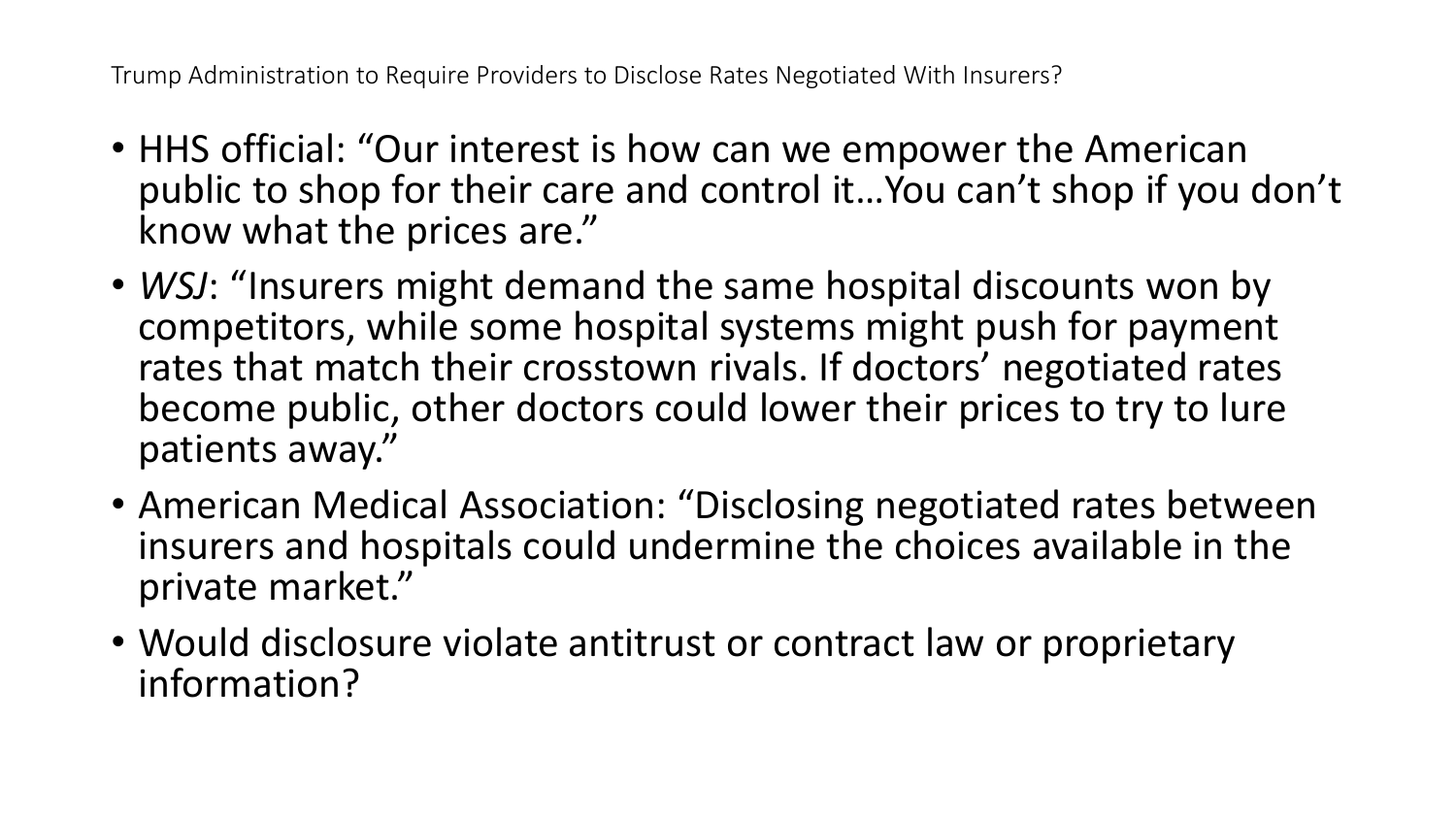Trump Administration to Require Providers to Disclose Rates Negotiated With Insurers?

• The Trump administration is arguing that it would have authority to require price transparency through the 2016 21<sup>st</sup> Century Cures Act which makes blocking of health information illegal, as well as prior regulations under federal privacy law.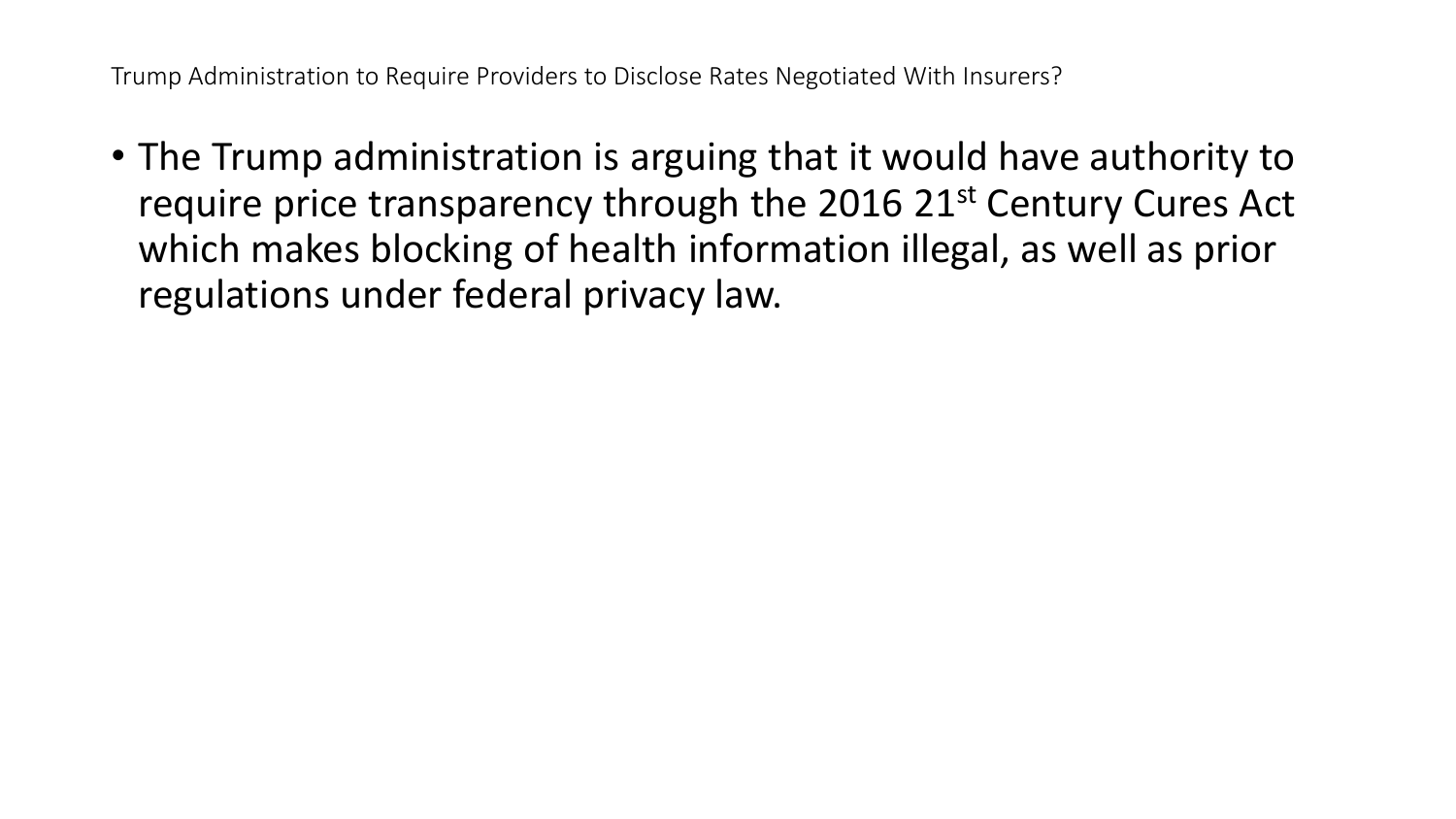The Democratic Health Care Proposals Are Multiplying

- Senator Bernie Sanders (I-VT) has proposed a Medicare-for-All singlepayer program to replace the entire system.
- Senators Tim Kane (D-VA) and Michael Bennet (D-CO) have brought the public option back—a Medicare-like plan offered in competition with private insurance on the exchanges.
- Senator Debbie Stabenow (D-MI) has a bill allowing people to buy into Medicare starting at age-50. The Congressional Budget Office (CBO) recently scored a Medicare buy-in at age-62 proposal. The CBO estimated that, at age-62, the Medicare-like public plan would cost about \$7,600 a year compared to the unsubsidized age-62 average of \$15,300 in the Obamacare marketplace.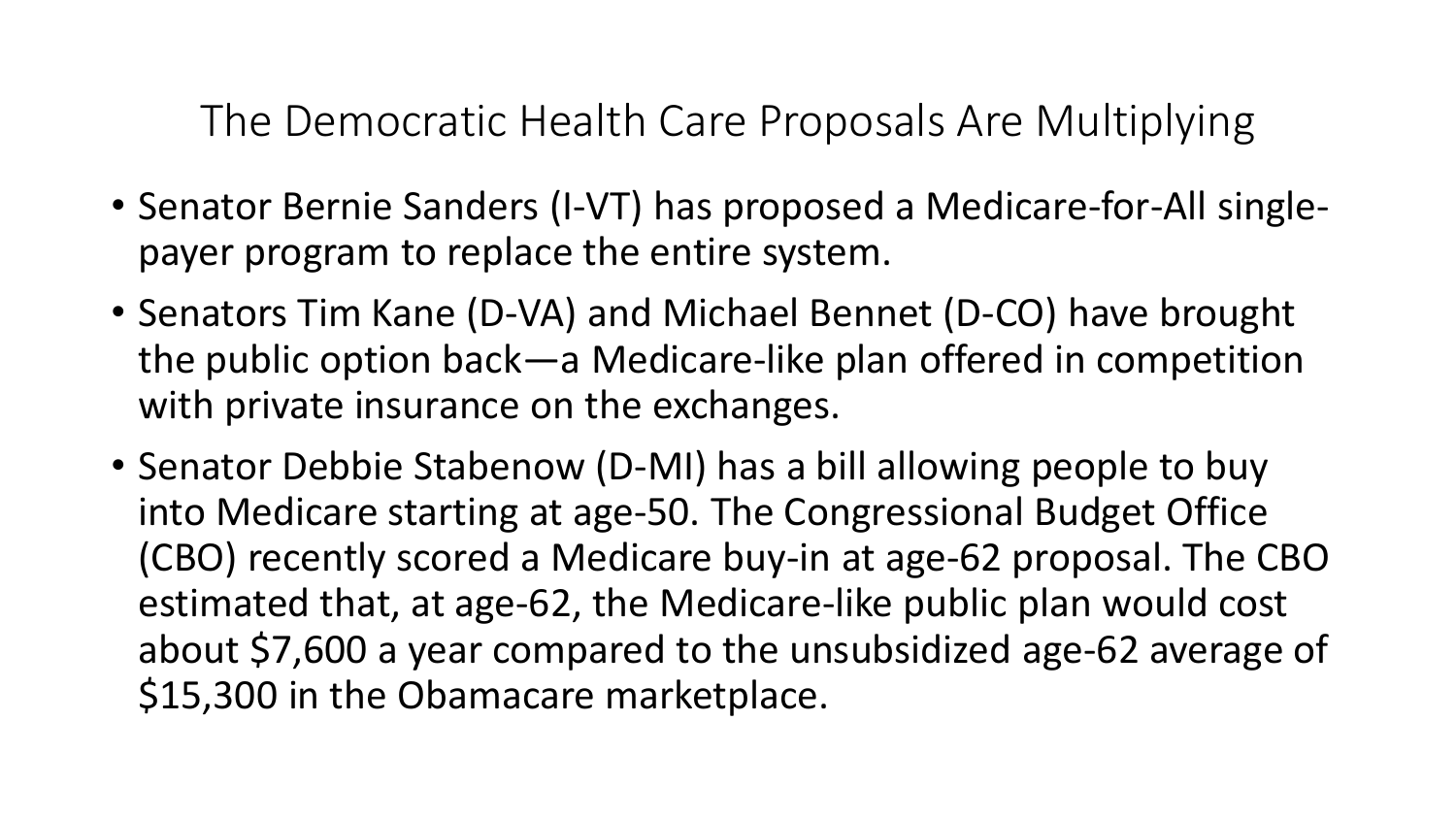The Democratic Health Care Proposals…

- Senators Jeff Merkley (D-OR) and Chris Murphy (D-CT) would give every individual *and business* the opportunity to buy into Medicare— House members Rosa DeLauro (D-CT) and Jan Schakowsky (D-IL) have a similar proposal.
- Announced 2020 Democratic presidential candidates Elizabeth Warren (D-MA), Kamala Harris (D-CA), Cory Booker (D-NJ), and Kirsten Gillibrand (D-NY) have all said they support Medicare-for-all.
- Representative Pramila Jayapal (D-WA), the co-chair of the Progressive Caucus, and 100 co-sponsors, have proposed a Canadianlike single payer Medicare plan that would establish global budgets for every hospital and nursing home. It would also cover dental, vision, long-term care, and nursing home care. There would be no copays.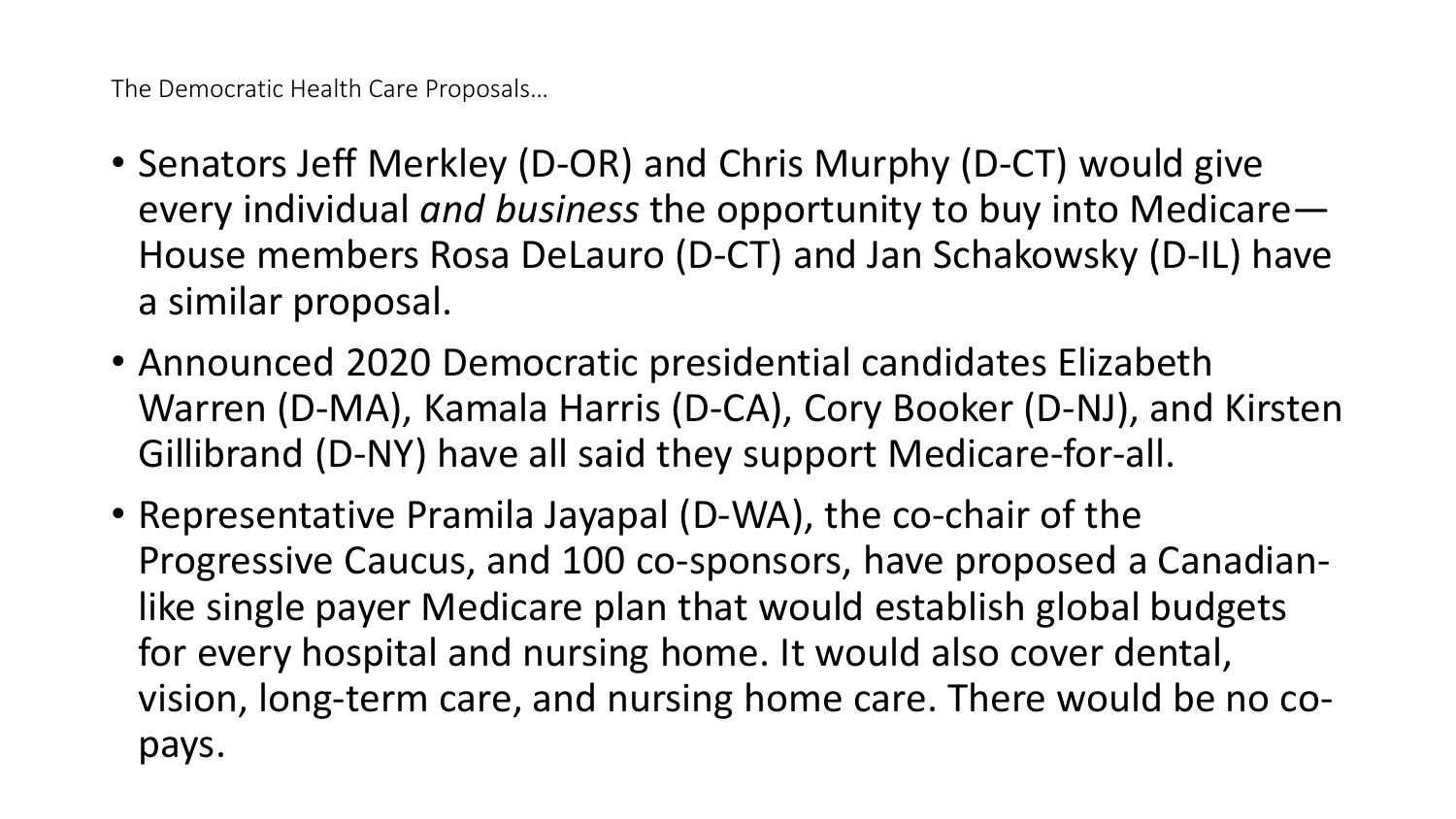The Democratic Health Care Proposals…

- A coalition of 101 more moderate New Democrats has put encouraging "the Committees of jurisdiction to prioritize strengthening the Affordable Care Act (ACA) and continue the path toward universal affordable coverage" as their first priority in this Congress. They are calling for by reinstating cost sharing subsidies to carriers for out-of-pocket costs, providing reinsurance dollars to help insurers with the sickest patients, and letting states auto-enroll patients in the individual marketplaces.
- Senator Brian Schatz (D-HI) would give people the option of buying into Medicaid.
- A Democratic bill to authorize Medicare to negotiate drug prices, and would take patent exclusivity away if drug companies did not, sponsored by Senators Sherrod Brown (OH), Tammy Baldwin (WI), and Amy Klobuchar (MN), as well as Representatives Lloyd Doggett (TX), Peter Welch (VT), and Elijah Cummings (MD).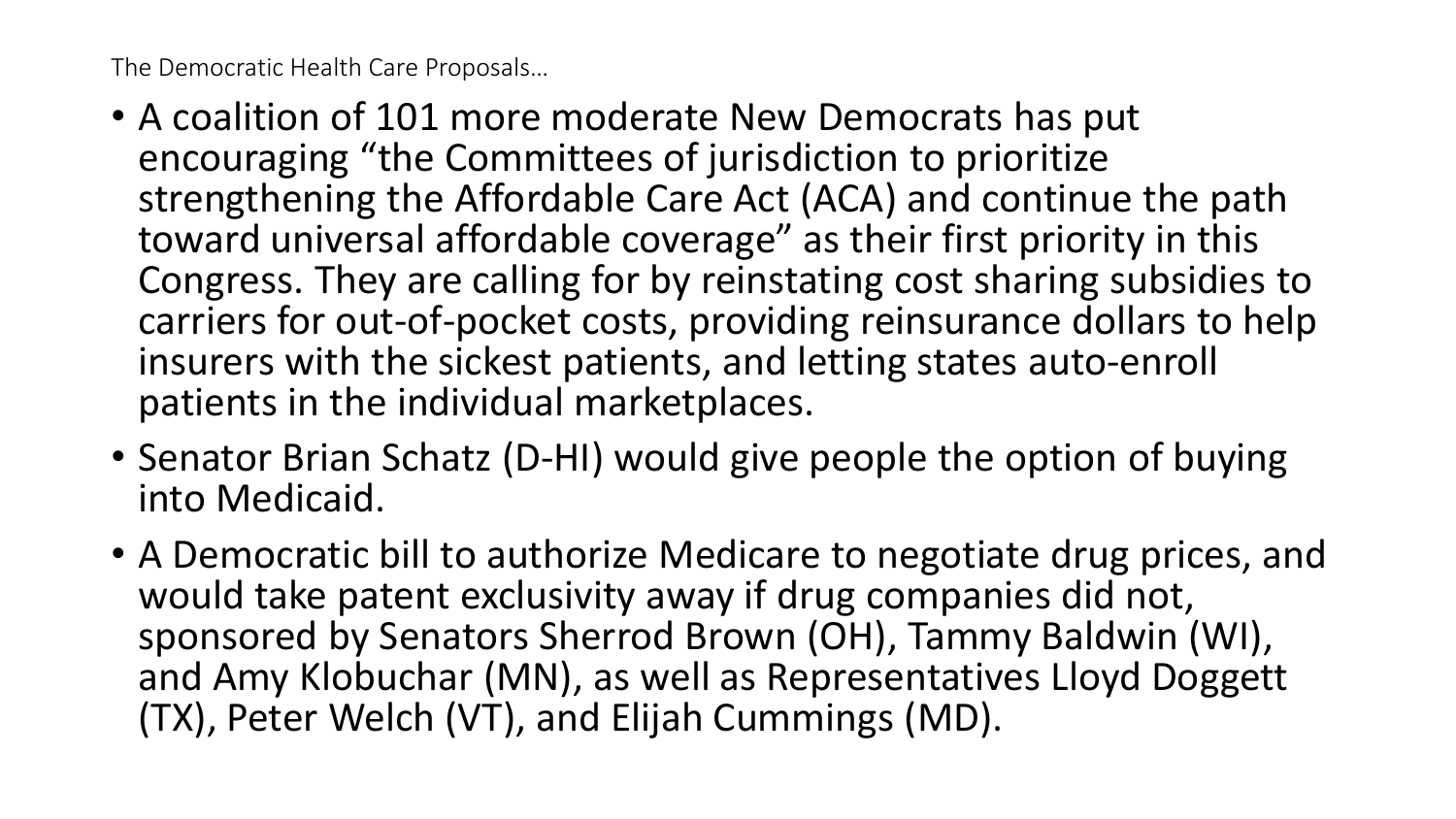Figure 5

### Majorities Across Partisans Favor Medicare Buy-In And Medicaid Buy-In

Percent who say they favor the following health care proposals:

| $\bullet$ Republicans                                                                                                                                          | • Independents  |        | • Democrats      |     |      | Total % |
|----------------------------------------------------------------------------------------------------------------------------------------------------------------|-----------------|--------|------------------|-----|------|---------|
| Allowing people between the ages of 50<br>and 64 to buy insurance through Medicare                                                                             | 69% .75%        |        | • 85%            | 77% |      |         |
| Allowing people who don't get health insurance at work to<br>buy health insurance through their state Medicaid program<br>instead of purchasing a private plan |                 |        | $64\%$ $\bullet$ | 75% | 85%  | 75%     |
| Creating a national government administered health plan<br>similar to Medicare open to anyone, but would allow<br>people to keep the coverage they have        |                 | $47\%$ |                  | 76% | •91% | 74%     |
| Having a national health plan, sometimes called<br>Medicare-for-all, in which all Americans would get<br>their insurance from a single government plan         | $23%$ $\bullet$ |        | 53%<br>50%       |     | 81%  | 56%     |
|                                                                                                                                                                |                 |        |                  |     |      |         |

HENRY J KAISER<br>FAMILY FOUNDATION

SOURCE: KFF Health Tracking Poll (conducted January 9-14, 2019). See topline for full question wording and response options.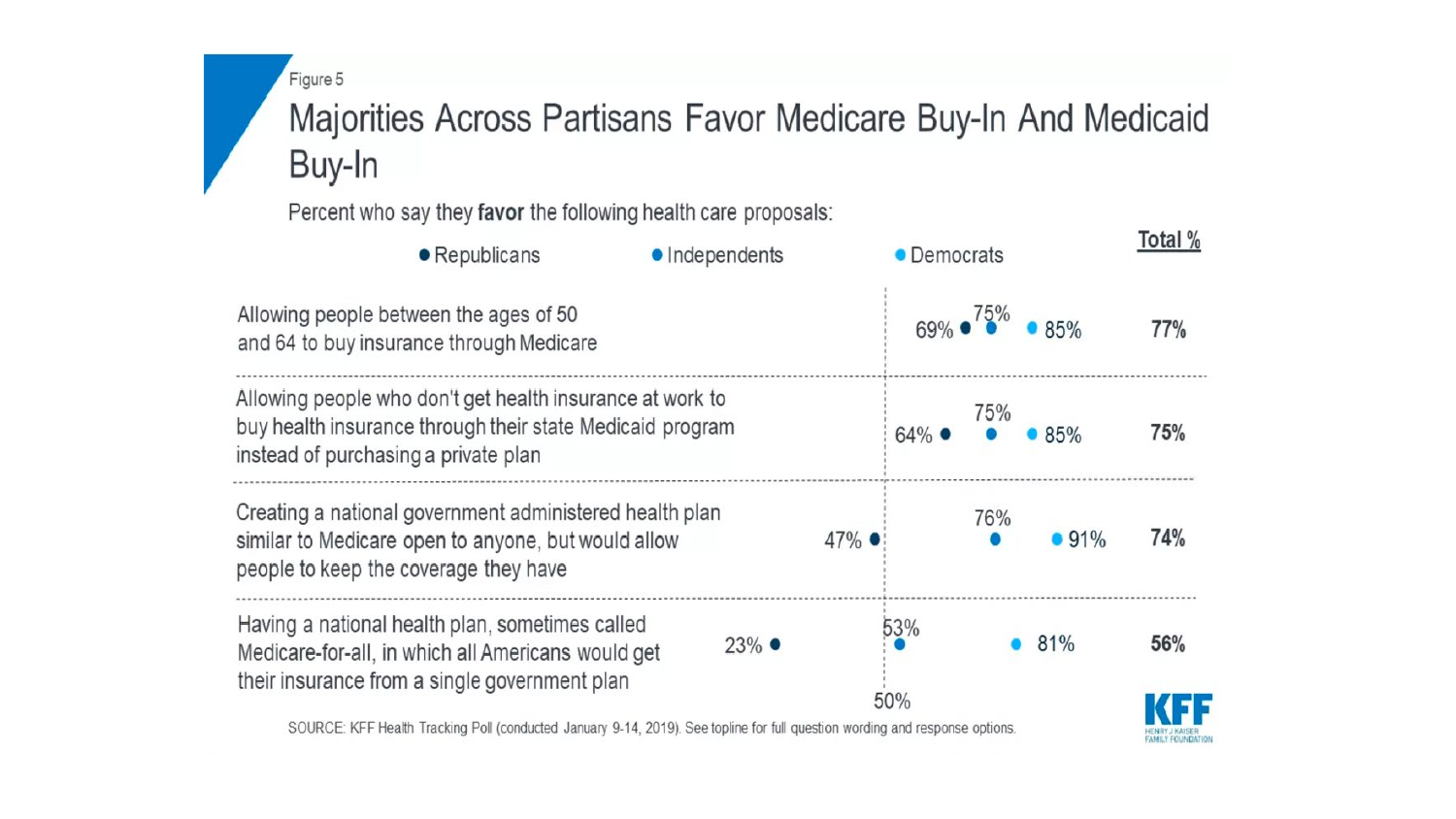# Medicaid Buy-In?

- The average Obamacare per enrollee subsidy was \$6,300 in 2018 (a program that charges additional premiums to participants and includes big deductibles).
- At the same time, the Congressional Budget Office reported that the average *federal* outlay for non-disabled Medicaid participants was \$4,230 per year—a program with virtually no premiums and deductibles.
- Medicaid buy-in plans would cost significantly less than the high out-<br>of-pocket cost private plans now offered in the Obamacare marketplace.
- The benefits would be more comprehensive than in Medicare—which now leaves substantial gaps in coverage for seniors—such as long- term care, drugs, mental health benefits, and dental care.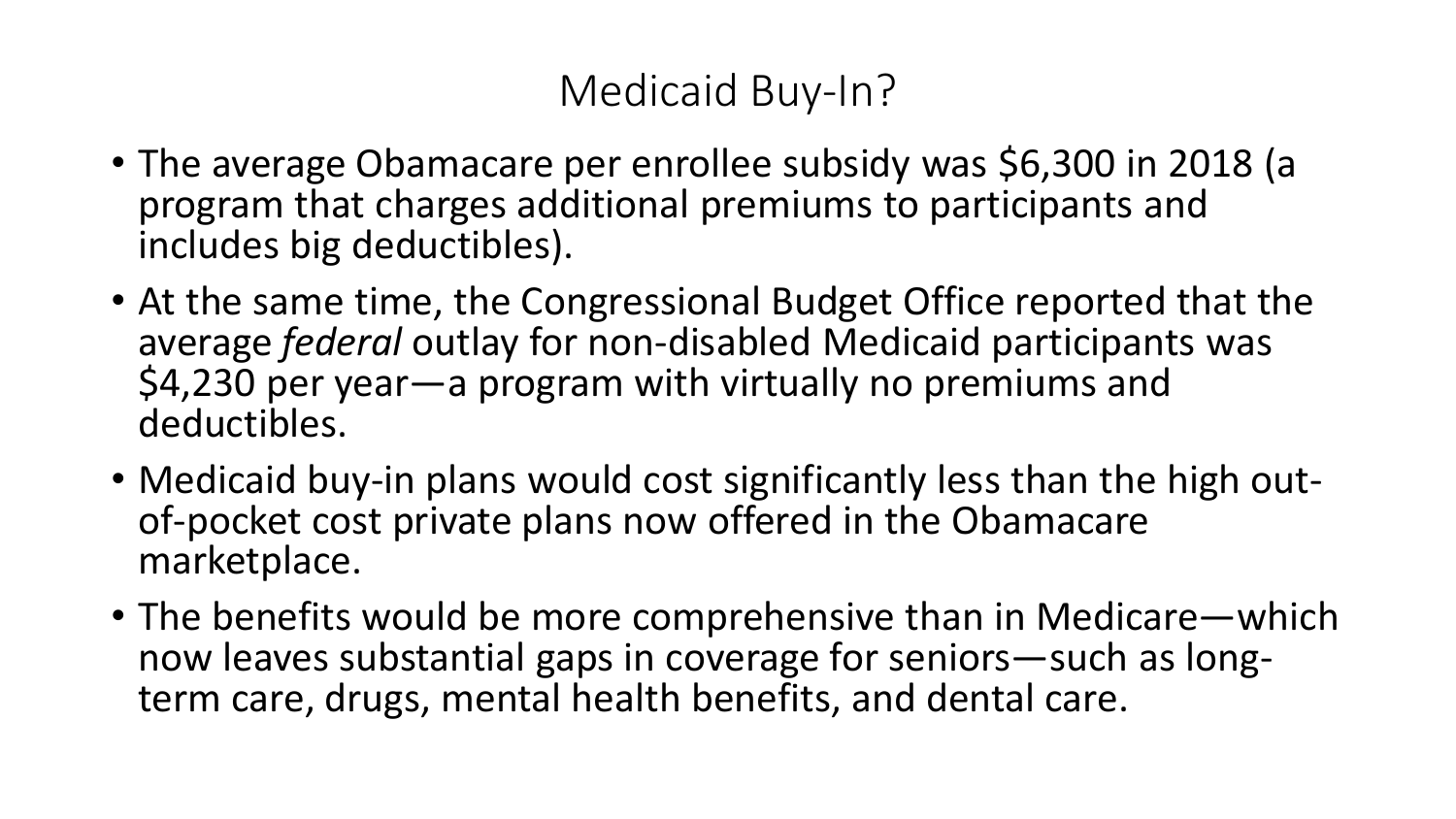Medicaid Buy-In…

- A Medicaid buy-in scheme would provide an option for individual market consumers without disrupting those satisfied with their current private coverage—you really could keep your doctor and insurance plan if you like them.
- Consumers' existing employer-based coverage would not be directly threatened.
- The consumer buy-in premiums would be attractive when compared to private plans that pay providers a lot more.
- Medicaid buy-in would focus on a relatively small market niche—<br>those in the individual market now not able to afford the big Obamacare premiums and deductibles—instead of the risky leap a remake of the entire private insurance system Medicare-for-all entails.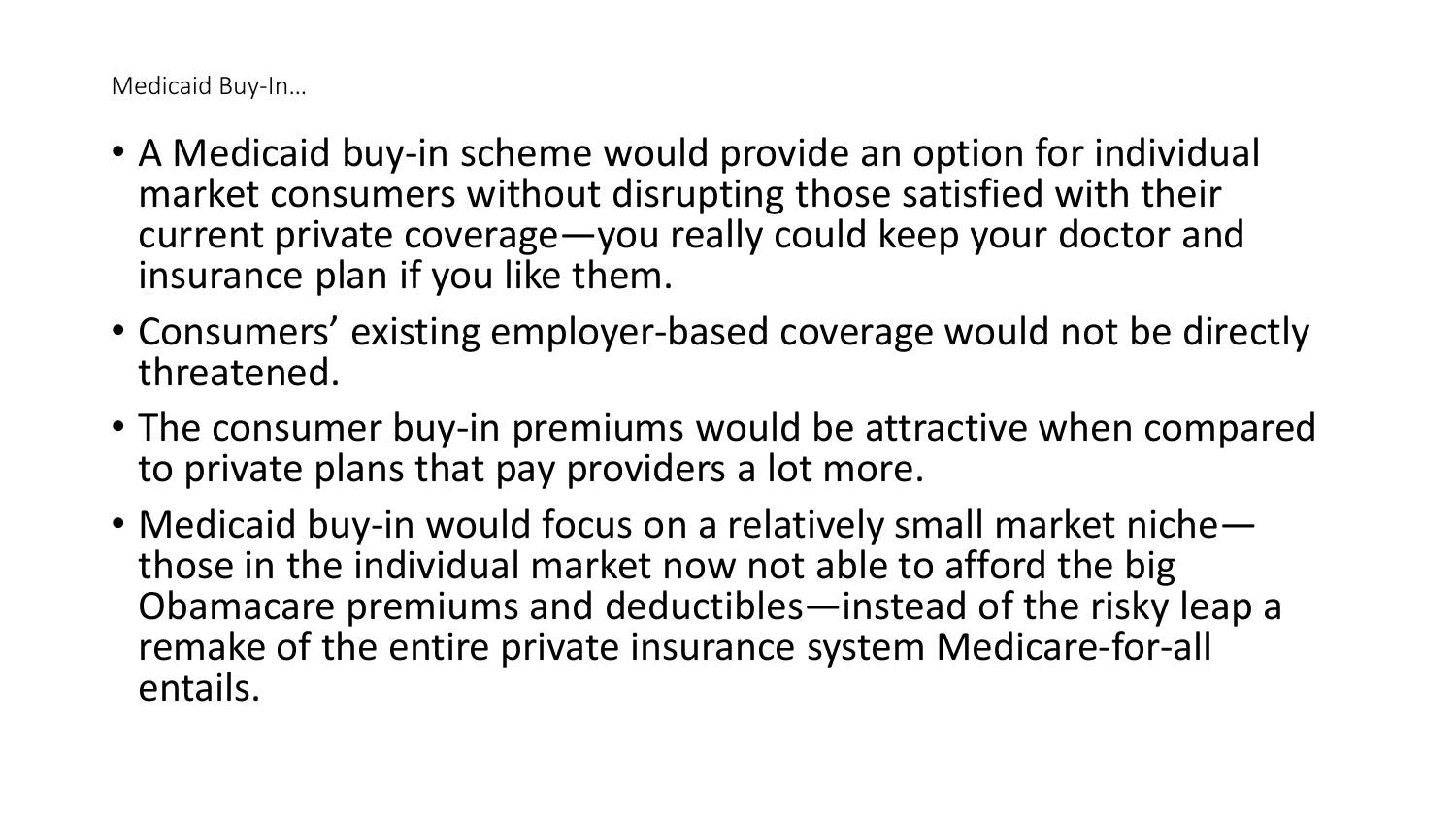Medicaid Buy-In…

• A number of states are also looking at Medicaid buy-in expansions to reach more of their uninsured including Nevada, New Mexico, Minnesota, Wisconsin, Connecticut, Illinois, California, Delaware, Oregon, and Washington.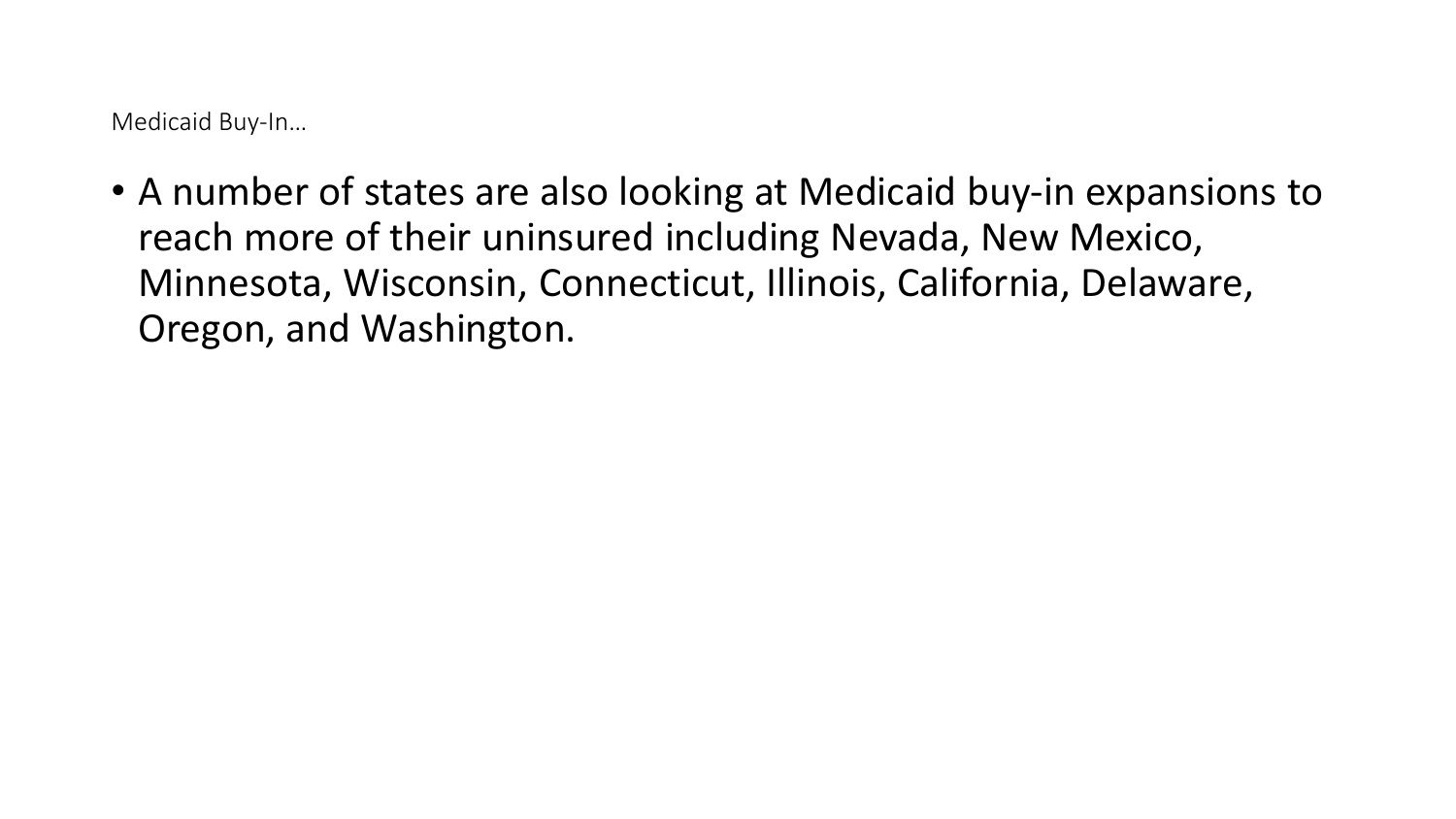Hospitals Circling the Wagons Over Single-Payer

- The American Hospital Association (AHA) issued a report in March saying a universal Medicare buy-in would take \$800 billion from hospitals through lower Medicare reimbursements.
- Overall provider spending would fall by \$1.2 trillion over ten years.
- Lower Medicare reimbursement would raise costs in the private insurance market.
- Modeled on the Bennet Kane Medicare buy-in proposal, the AHA says as many as 20 million could shift from commercial insurance to Medicare.
- Instead, the AHA is arguing that Obamacare's private option should be improved and Medicaid should be expanded in the remaining states—in which case 9.1 million would gain coverage compared to the 5.5 million that would under universal Medicaid buy-in.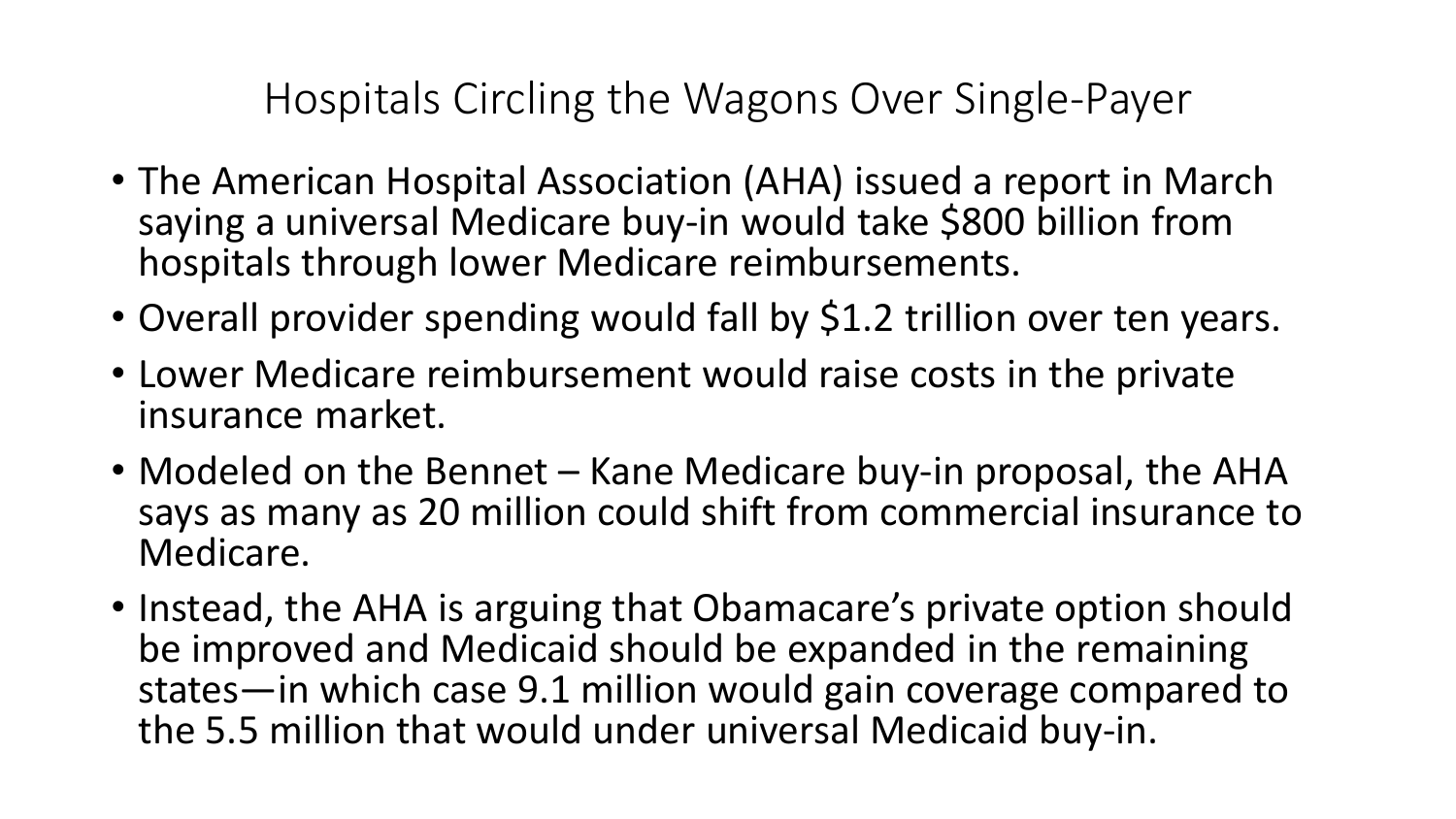Republican States Taking the Medicaid Initiative

- Medicaid now covers 75 million people (almost 25% of the population)— up from 50 million pre-Obamacare.
- So far, seven Republican states have received approval for work requirements—eight other requests are pending.
- The Kentucky governor has said he would move to end the state's expansion if a court blocks the work requirements that were set to begin on April 1.
- Arkansas created the first work requirement last June and more than 18,000 people had lost their coverage by December.
- A DC Federal judge in late March blocked the Kentucky and Arkansas expansion.
- The Tennessee legislature is considering a bill to change the states funding arrangement from an open-ended grant to a capped grant in exchange for more flexibility—Utah has already passed such a bill.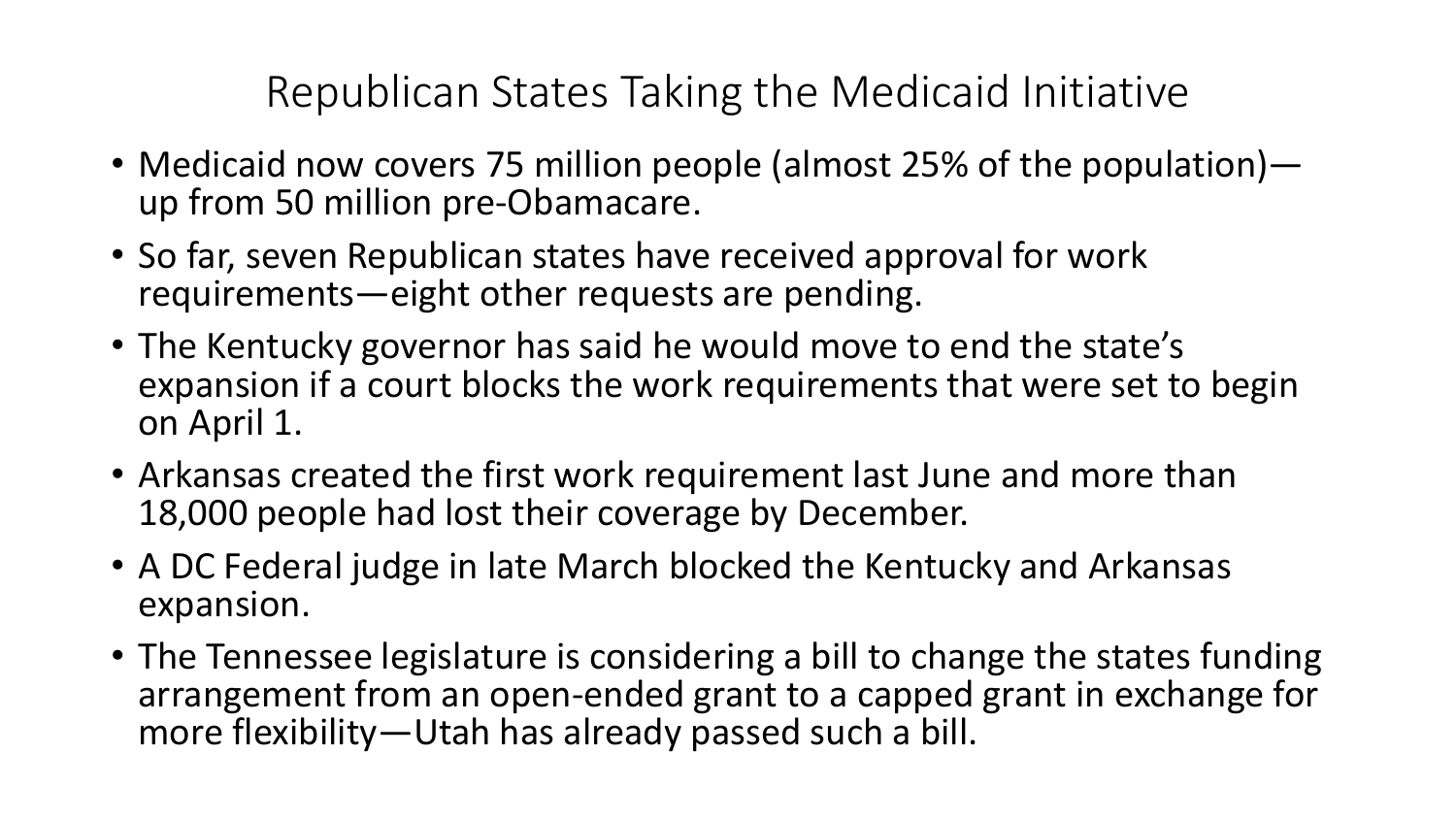### **Medicaid Restrictions**

The Trump administration has approved state requests to impose new restrictions on Medicaid such as work mandates and copays.

Approved Pending



Source: Kaiser Health News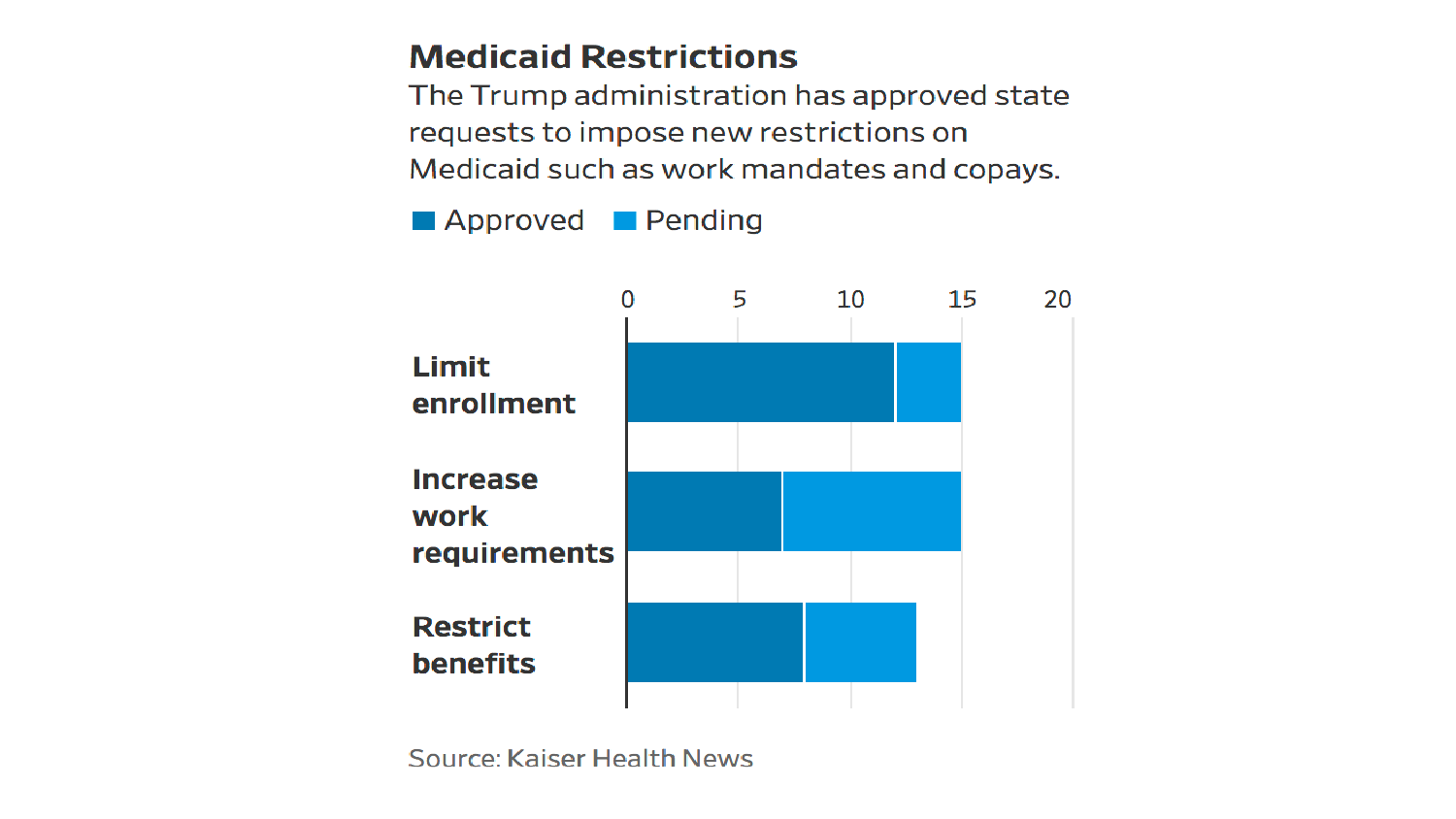The Republican Utah Medicaid Expansion Alternative

- In the wake Utah's voters approving a Medicaid expansion, the Republican dominated legislature significantly narrowed what their voters approved over worries about how the state is going to pay for it.
- Utah will now expand Medicaid for only just over half the number of people the complete Obamacare expansion would have covered—to 100% of the federal poverty level instead of the 138% Obamacare allows for.
- This, even though voters approved a sales tax increase to pay for a full roll-out. Republicans pointed out that the new sales tax would fall \$10 million short in paying for the expansion in 2021, as a reason to curtail the expansion.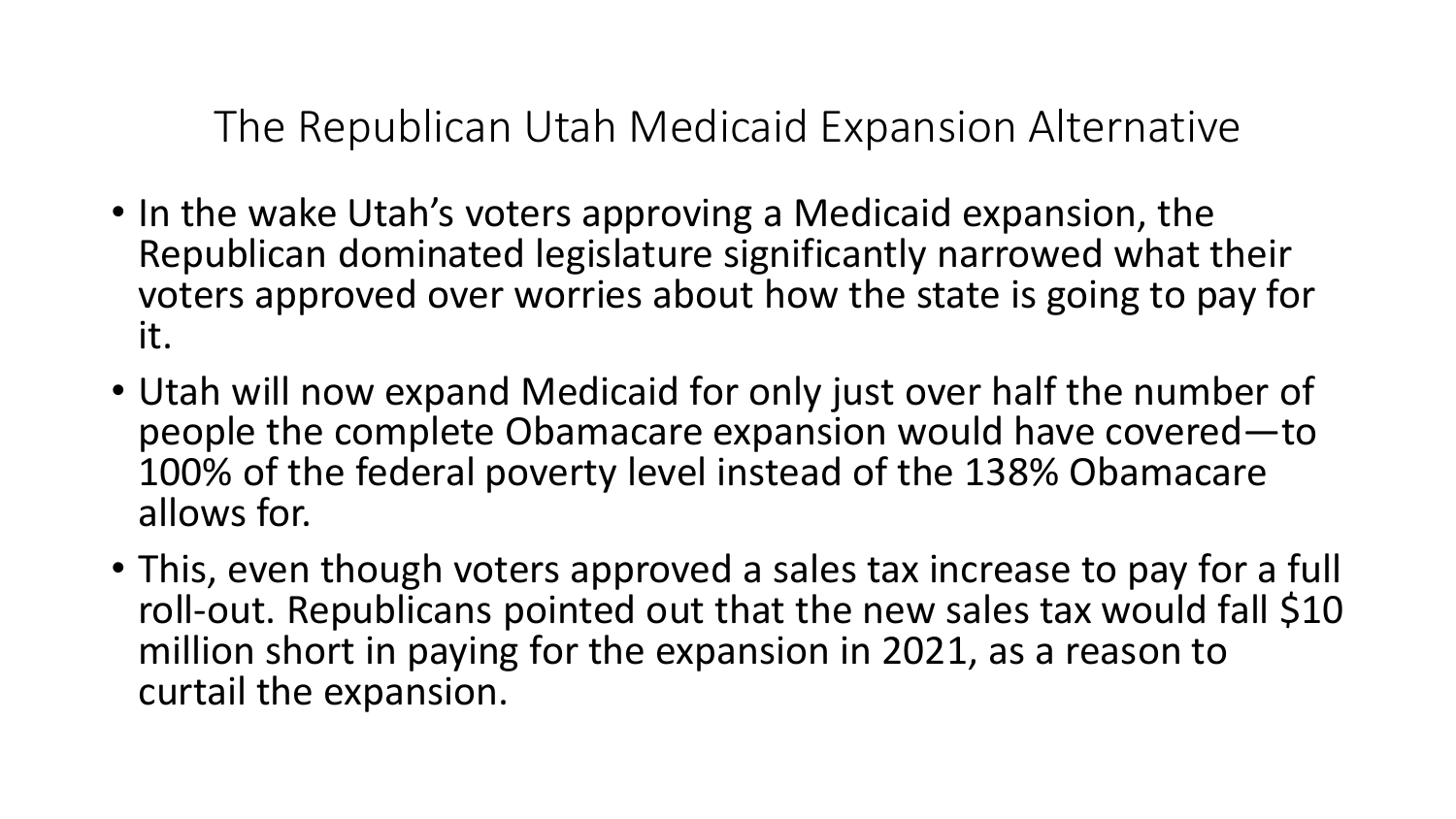Medicaid Expansion in Utah…

- As part of their federal waiver application to the Trump administration, Utah will set its own Medicaid spending cap something the Republican Congress wanted to do in their failed repeal and replace effort in 2017.
- Simply, if Utah misses its federal and state spending estimates, the program will have automatic rollbacks in how many people will be covered and/or how generous their benefits will be.
- In every other state, if Medicaid exceeds its budget estimates, the federal government has an open-ended mandate to just keep paying its share of the costs.
- Trump administration approved the Utah waiver in late March.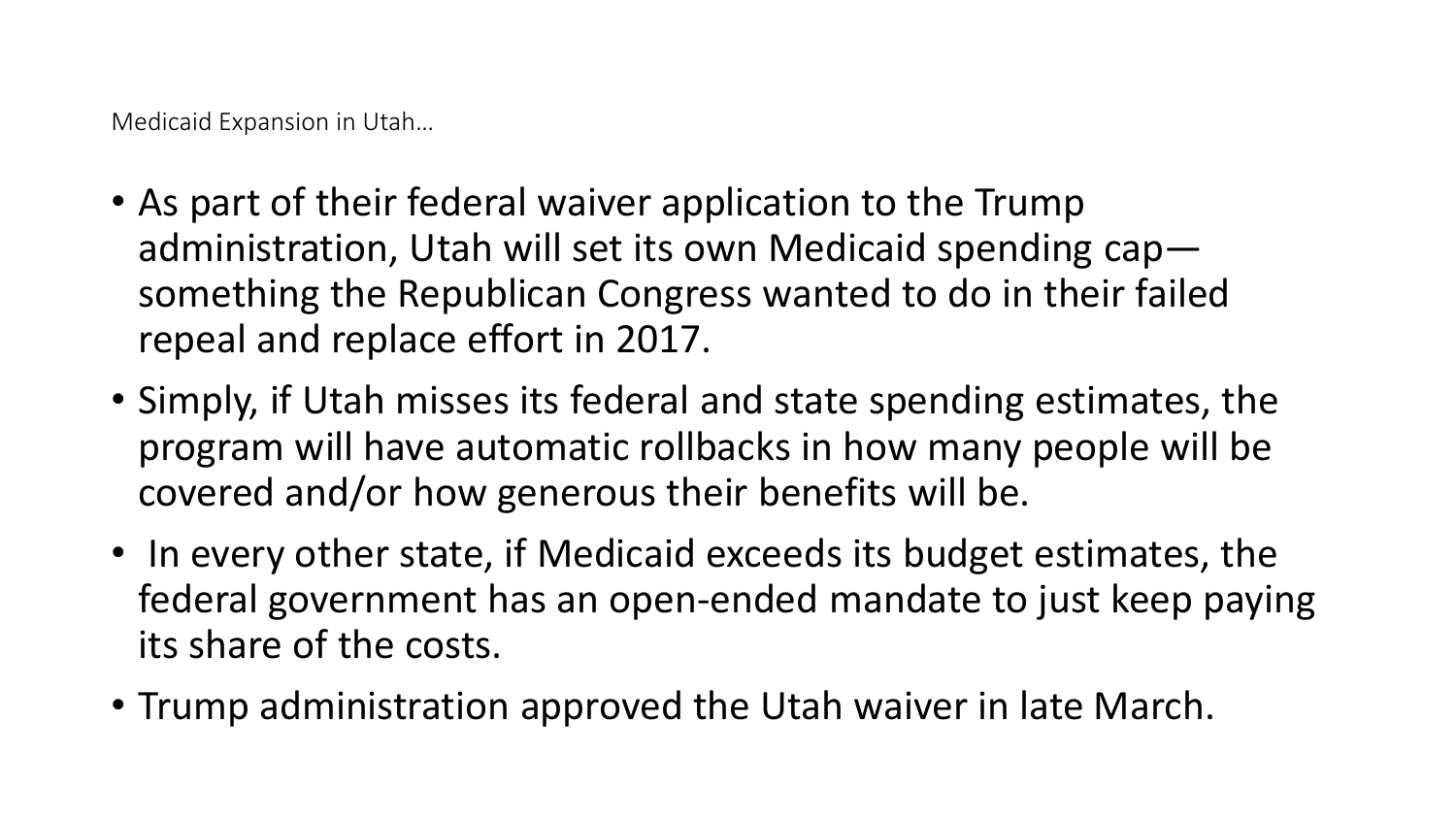### The 2020 Elections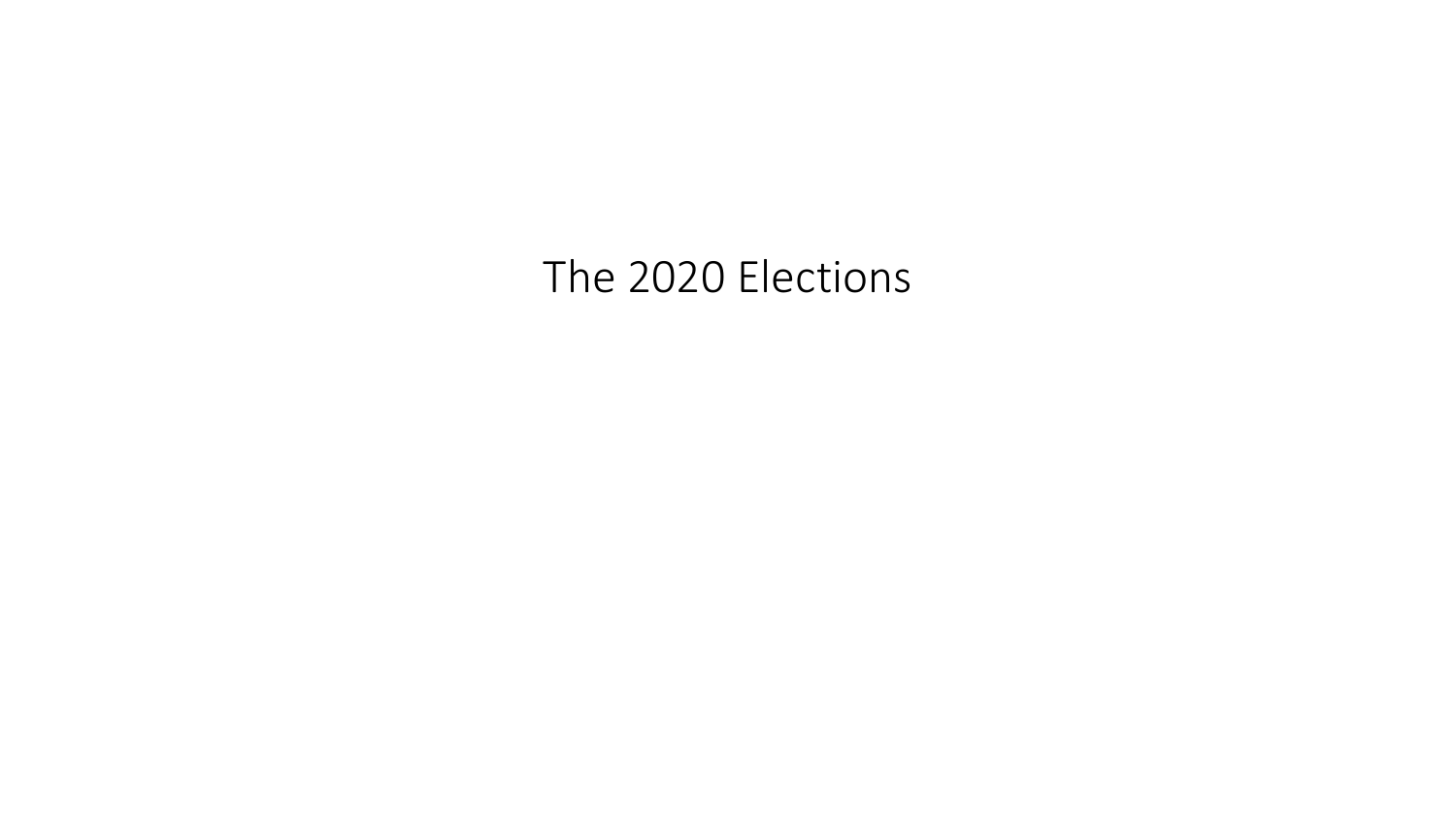The Latest Democratic Presidential Polls

# **2020 Democratic Presidential Nomination**

Iowa Democratic Presidential Caucus | New Hampshire Democratic Presidential Primary

| <b>Polling Data</b>                                      |               |      |      |     |     |     |                |              |                |                |     |     |                          |                                                                                                            |                   |
|----------------------------------------------------------|---------------|------|------|-----|-----|-----|----------------|--------------|----------------|----------------|-----|-----|--------------------------|------------------------------------------------------------------------------------------------------------|-------------------|
| <b>Poll</b>                                              | <b>Date</b>   |      |      |     |     |     |                |              |                |                |     |     |                          | Biden Sanders Harris O'Rourke Warren Booker Buttigieg Klobuchar Gillibrand Yang Castro Inslee Hickenlooper | <b>Spread</b>     |
| <b>RCP Average</b>                                       | $3/14 - 4/7$  | 29.7 | 21.1 | 9.9 | 8.9 | 5.7 | 3.6            | 2.9          | 1.7            | 1.0            | 1.0 | 1.0 | 0.7                      | 0.7                                                                                                        | <b>Biden +8.6</b> |
| The Hill                                                 | $4/5 - 4/6$   | 36   | 19   | 9   | 7   | 6   | 6              | 4            | $\overline{2}$ | $\overline{2}$ |     |     | $\overline{\phantom{a}}$ | $\overline{\phantom{a}}$                                                                                   | Biden +17         |
| M. Consult                                               | $4/1 - 4/7$   | 32   | 23   | 9   | 8   | 7   | 4              | 5            | 2              | 2              |     |     | 4                        |                                                                                                            | Biden +9          |
| Quinnipiac                                               | $3/21 - 3/25$ | 29   | 19   | 8   | 12  | 4   | $\overline{2}$ | 4            | $\overline{2}$ | 0              | 0   |     | 0                        | 1                                                                                                          | Biden $+10$       |
| <b>Harris</b>                                            | $3/25 - 3/26$ | 26   | 18   | 11  | 5   | 5   | 3              | $\mathbf{2}$ |                | 0              | 2   |     | 0                        | 0                                                                                                          | Biden +8          |
| <b>FOX News</b>                                          | $3/17 - 3/20$ | -31  | 23   | 8   | 8   | 4   | 4              |              |                | $\overline{2}$ |     |     |                          | 0                                                                                                          | Biden +8          |
| Emerson                                                  | $3/17 - 3/18$ | 26   | 26   | 12  | 11  | 8   | 3              | 3            |                | 0              | 1   |     | 4                        |                                                                                                            | Tie               |
| <b>CNN</b>                                               | $3/14 - 3/17$ | 28   | 20   | 12  | 11  | 6   | 3              |              | 3              | 1              | --  |     |                          |                                                                                                            | Biden +8          |
| All 2020 Democratic Presidential Nomination Polling Data |               |      |      |     |     |     |                |              |                |                |     |     |                          |                                                                                                            |                   |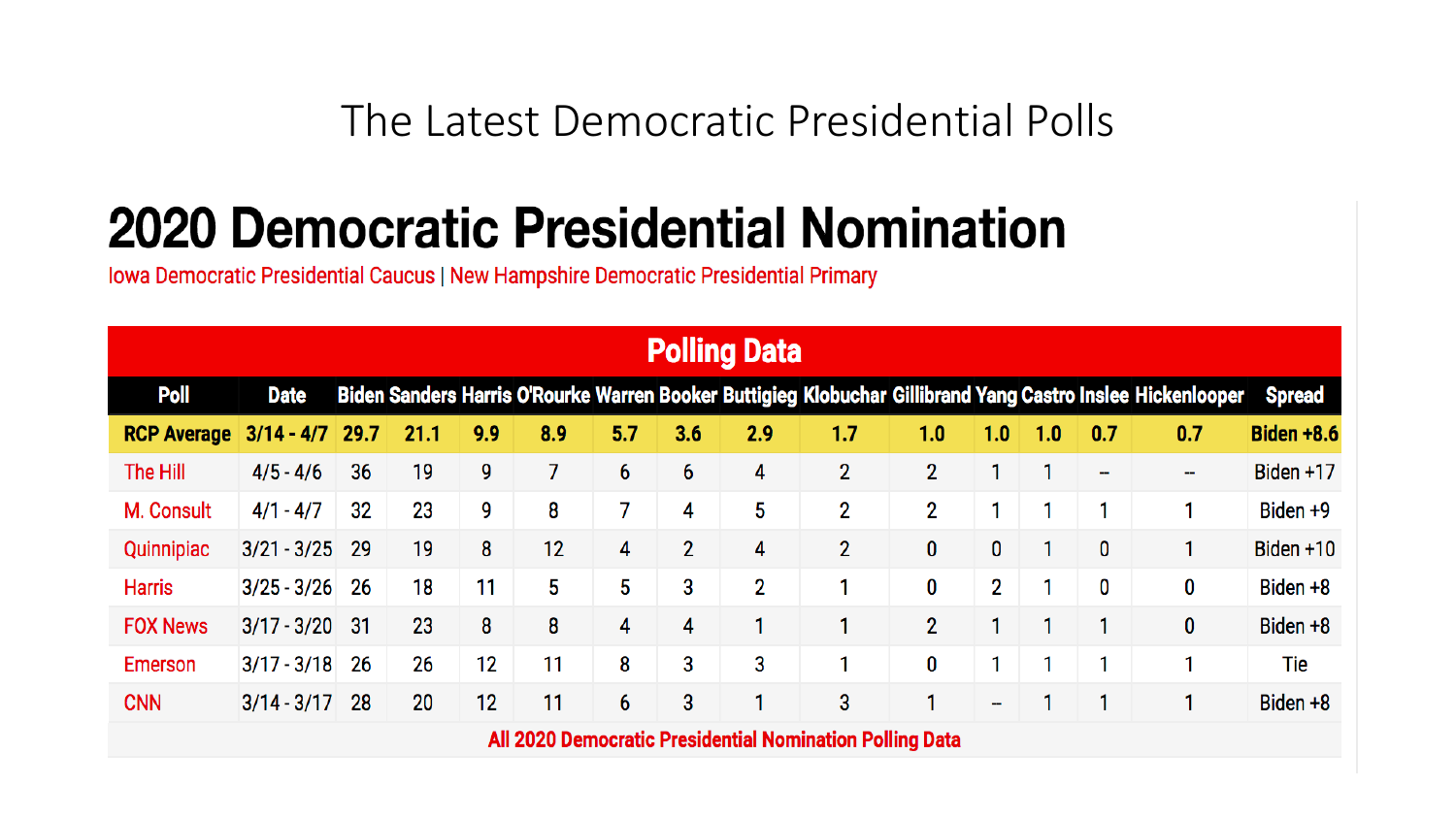# The Presidential Race

- The Democratic candidates' appear to be racing to the left.
- Have leading Democrats too quickly embraced single-payer health care?
- Then there is the Green New Deal.
- Democrats want to make the race about Trump.
- But Trump was exonerated on Russian collusion.
- Now Democrats are more eager to make health care the successful election issue it was for them in 2018.
- Trump ready to brand the Democrats as "socialists."
- So far, the Democrats are cooperating.
- But Republicans have no detailed health care plan and nothing on the horizon.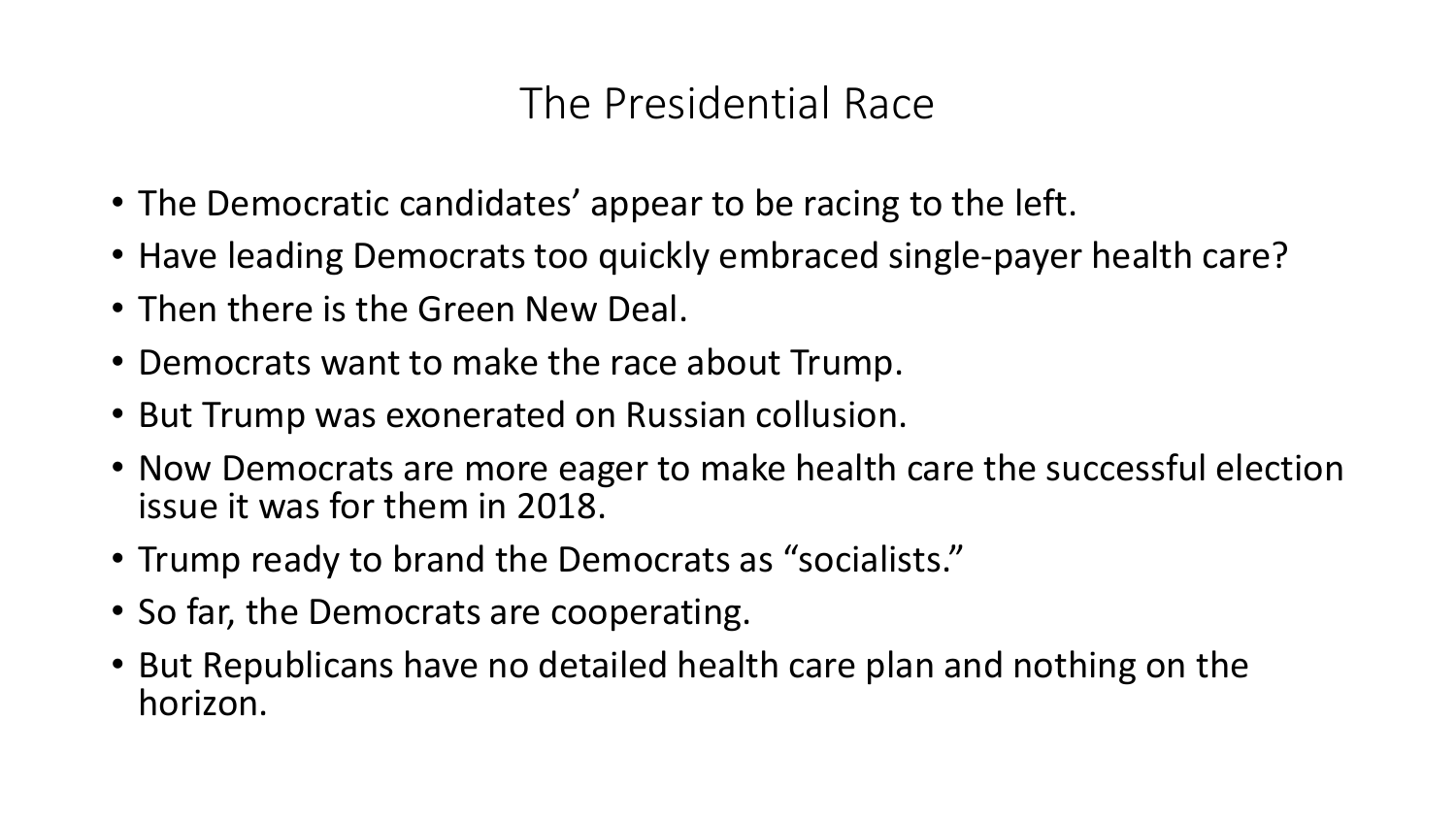Health Care Cost Drivers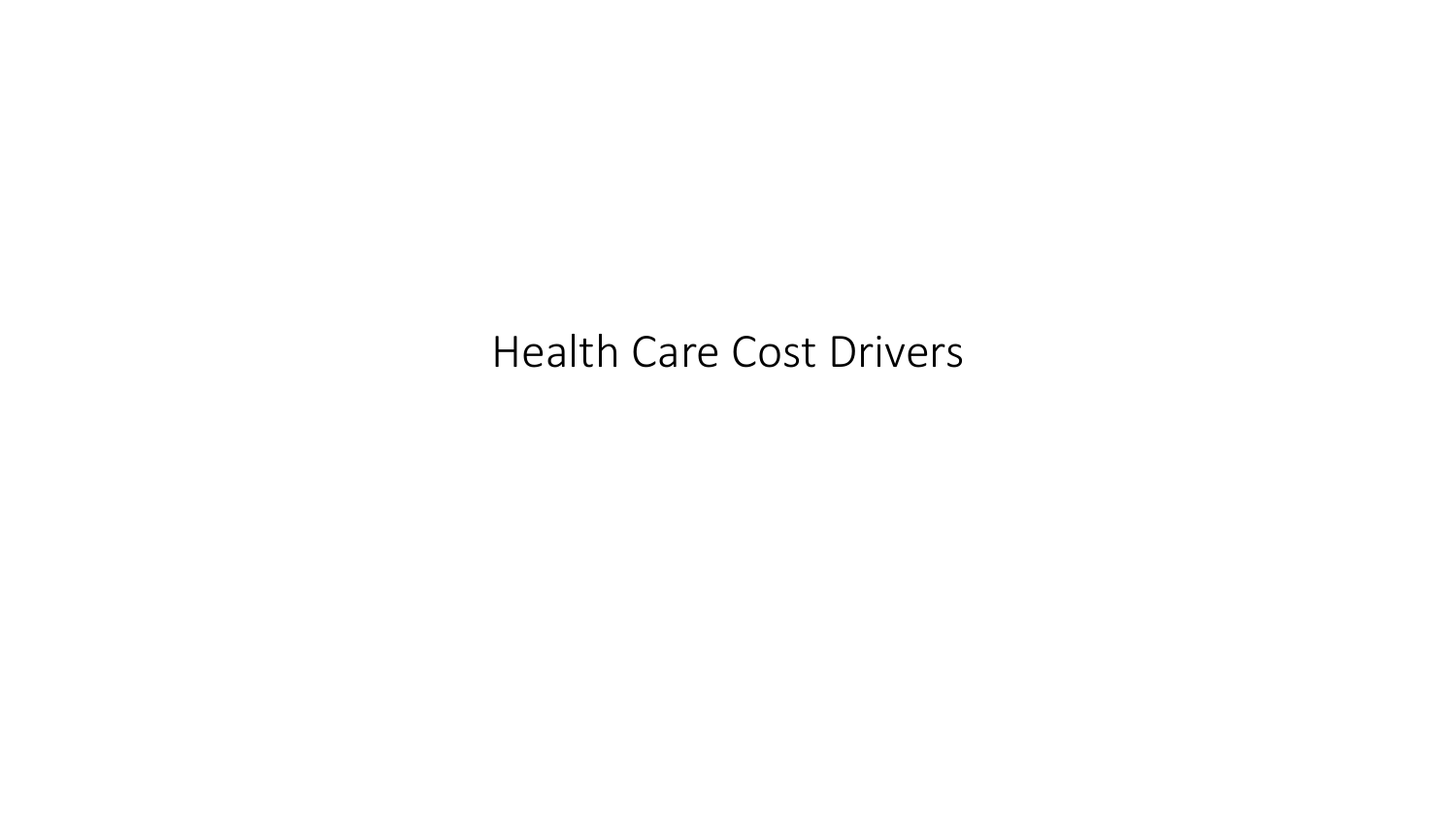Factors accounting for growth in per capita national health expenditures (NHE), selected calendar years 2004-17



©2018 by Project HOPE - The People-to-People Health Foundation, Inc.

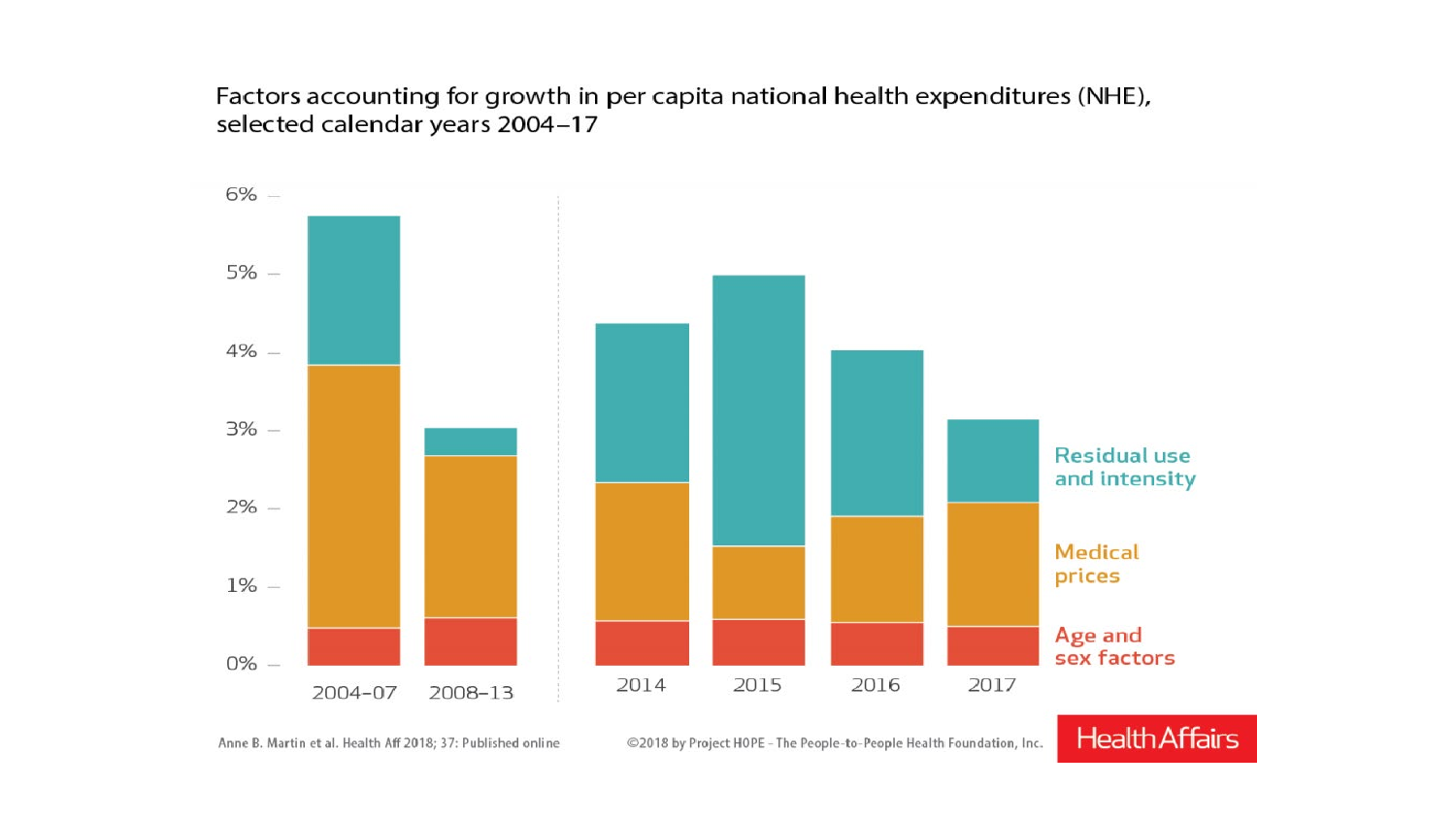#### Hospital consolidation shows no signs of slowing Number of announced hospital mergers and acquisitions, 1998-2017



Source: American Hospital Association, "Trendwatch Chartbook 2016" (2016), available at https://www.aha.org/system/files/2018-01/2016-chartbook.pdf; idem; American Hospital Association, 'Trendwatch Chartbook 2018' (2018), Chart 2.9: Announced Hospital Mergers and Acquisitions, 2005-2017, available at https://www.aha.org/system/files/2018-05/2018-chartbook-chart-2-9.pdf

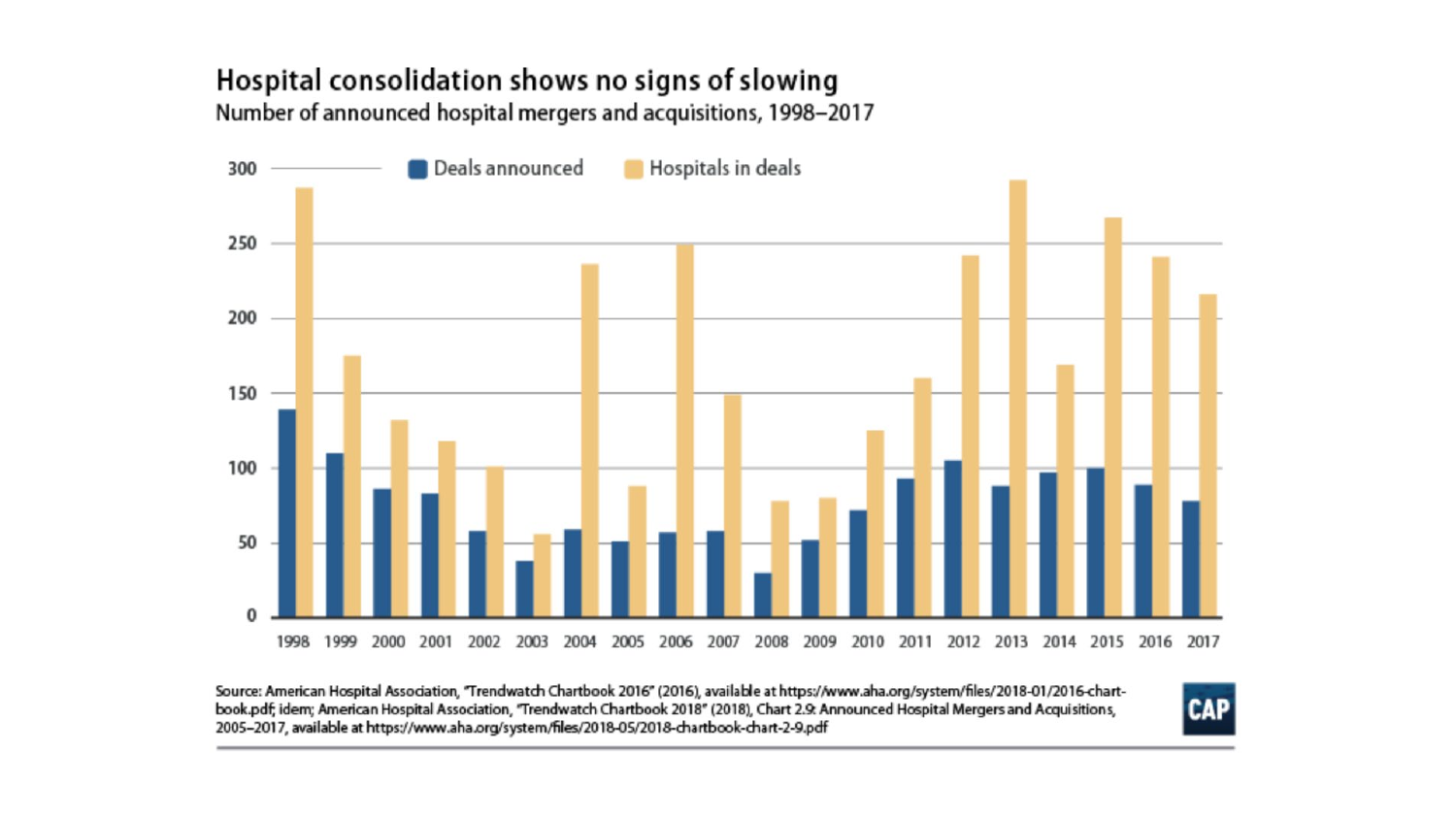# Fewer hospitals are independent of health systems

Percent of community hospitals belonging to health systems, 1999-2016



Source: American Hospital Association, 'Trendwatch Chartbook 2018' (2018), Table 2.1: Number of Community Hospitals, 1995-2016, available at https://www.aha.org/system/files/2018-05/2018-chartbook-table-2-1.pdf.